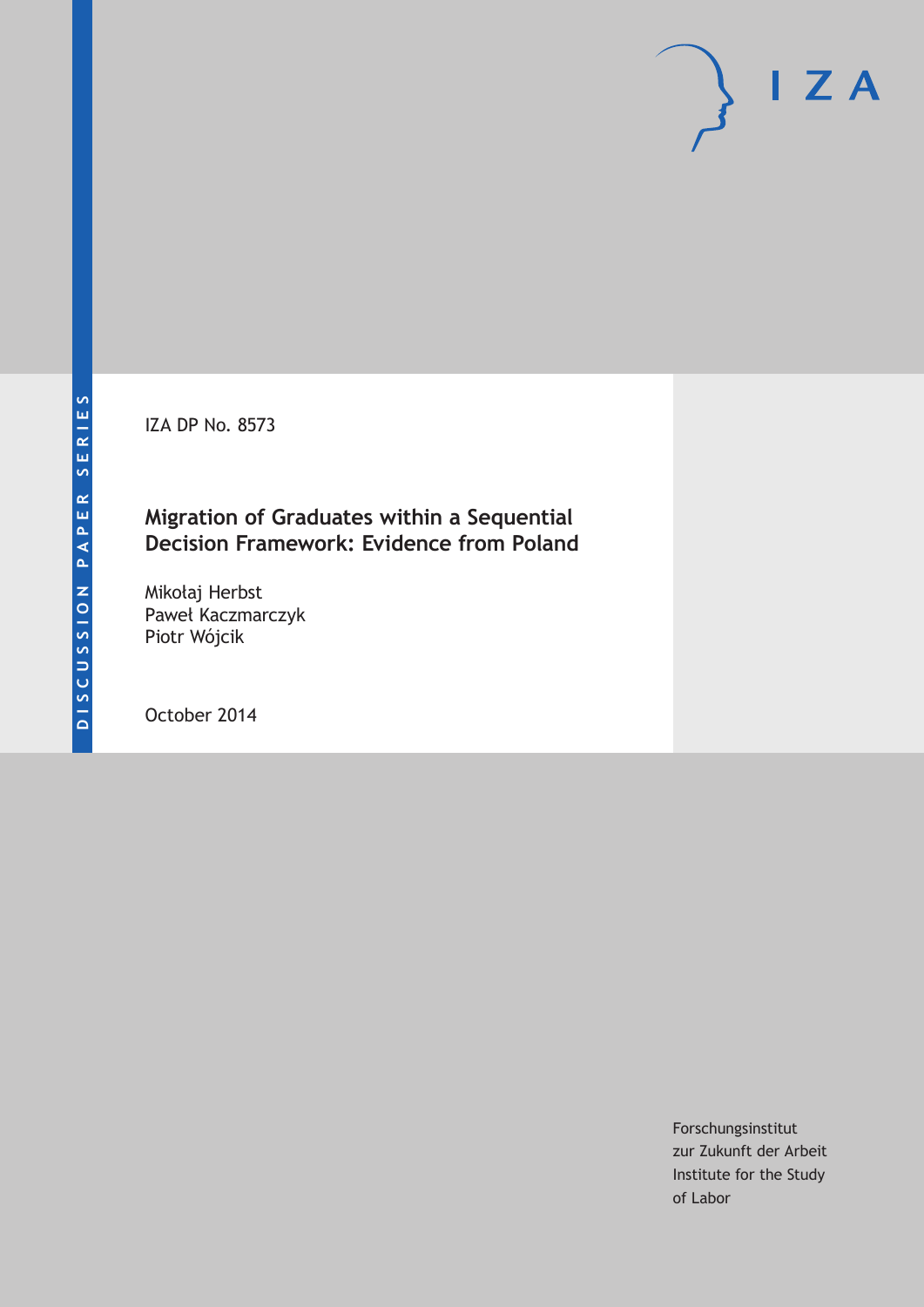# **Migration of Graduates within a Sequential Decision Framework: Evidence from Poland**

## **Mikołaj Herbst**

*EUROREG, University of Warsaw*

## **Paweł Kaczmarczyk**

*CMR, University of Warsaw and IZA*

## **Piotr Wójcik**

*University of Warsaw*

Discussion Paper No. 8573 October 2014

IZA

P.O. Box 7240 53072 Bonn **Germany** 

Phone: +49-228-3894-0 Fax: +49-228-3894-180 E-mail: [iza@iza.org](mailto:iza@iza.org)

Any opinions expressed here are those of the author(s) and not those of IZA. Research published in this series may include views on policy, but the institute itself takes no institutional policy positions. The IZA research network is committed to the IZA Guiding Principles of Research Integrity.

The Institute for the Study of Labor (IZA) in Bonn is a local and virtual international research center and a place of communication between science, politics and business. IZA is an independent nonprofit organization supported by Deutsche Post Foundation. The center is associated with the University of Bonn and offers a stimulating research environment through its international network, workshops and conferences, data service, project support, research visits and doctoral program. IZA engages in (i) original and internationally competitive research in all fields of labor economics, (ii) development of policy concepts, and (iii) dissemination of research results and concepts to the interested public.

IZA Discussion Papers often represent preliminary work and are circulated to encourage discussion. Citation of such a paper should account for its provisional character. A revised version may be available directly from the author.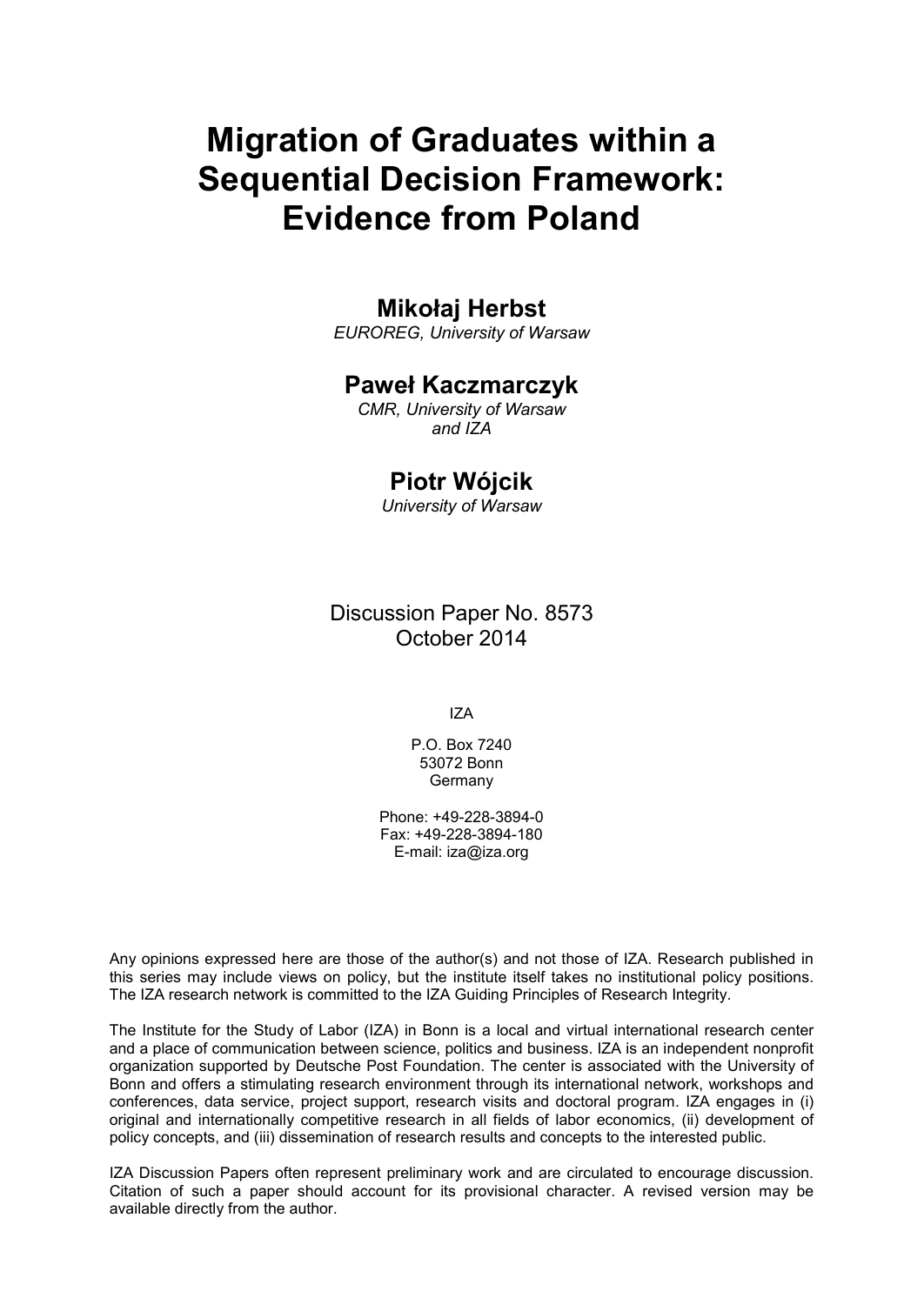IZA Discussion Paper No. 8573 October 2014

## **ABSTRACT**

## **Migration of Graduates within a Sequential Decision Framework: Evidence from Poland**

According to the economic literature human capital is a critical growth factor. This is why migration of individuals well endowed with human capital is subject of interest for both academics and policymakers. The aim of this paper is to identify main drivers of highly skilled migration within Poland. Following the findings of earlier studies, we argue that the spatial mobility of individuals should not be considered in terms of one-time displacement, but rather as a sequence of migration decisions within certain time period. We assume that the propensity to migrate depends on factors to be interpreted in terms of aspirations and capabilities and, additionally, the importance of those factors can change during the education process and in the life course. Applying multinomial logit modelling on the unique database on Polish graduates we find that all tested migration strategies can be explained both in terms of capacities to aspire and capacities to realize, whereas repeat migration is driven particularly by characteristics related to level of aspirations and return migration - by low capacities to realize the migration projects.

JEL Classification: I25, J24, J61, J62

Keywords: high skilled migration, graduates, sequential decision framework, capacity to aspire, capacity to realize

Corresponding author:

Mikołaj Herbst EUROREG, University of Warsaw Krakowskie Przedmieście 26/28 00-927 Warsaw Poland E-mail: [mherbst@uw.edu.pl](mailto:mherbst@uw.edu.pl)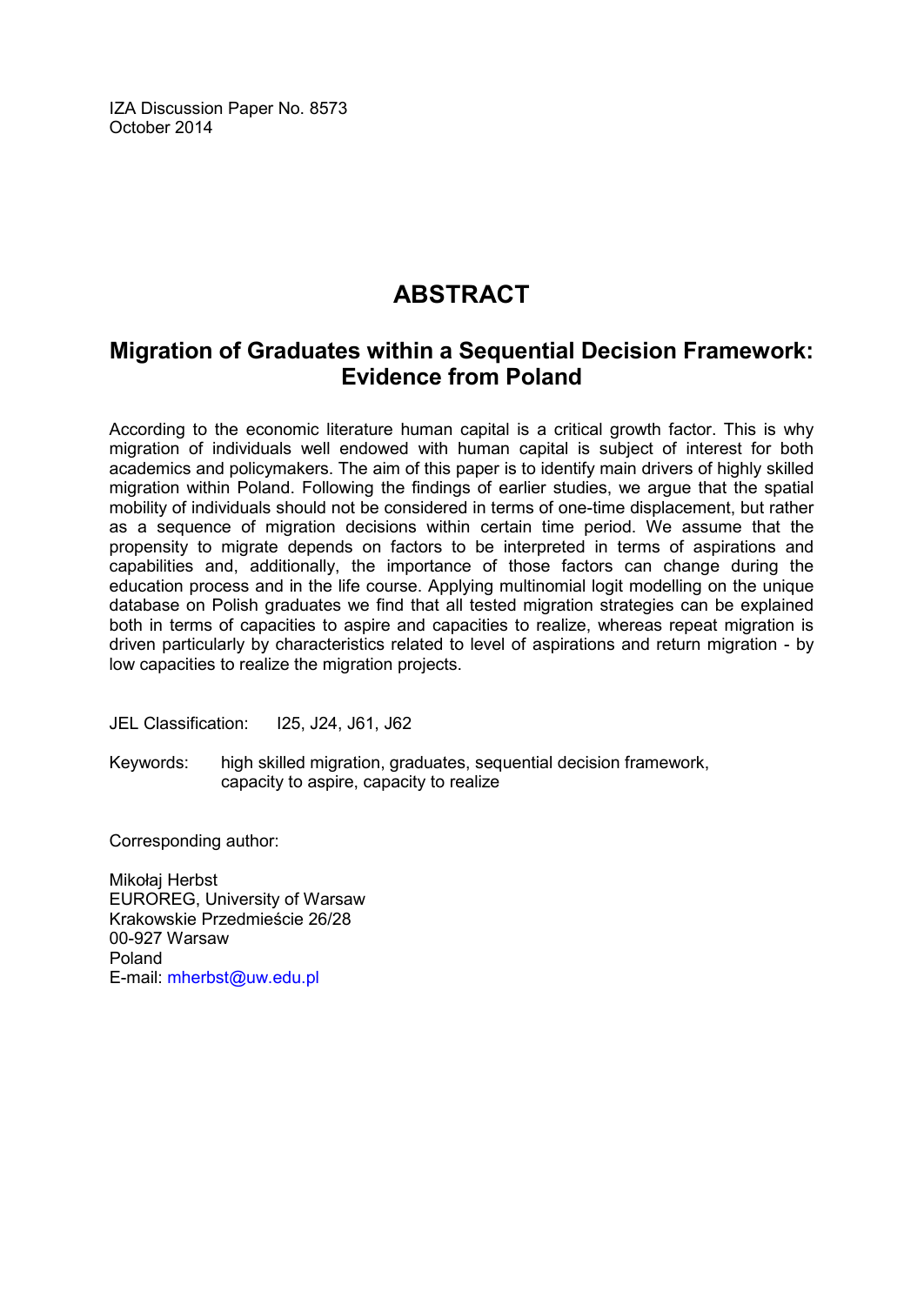#### **Migration of graduates within a sequential decision framework. Evidence from Poland<sup>1</sup>**

Mikołaj Herbst, Paweł Kaczmarczyk and Piotr Wójcik

#### **1. Introduction**

The goal of this paper is to better understand the drivers of interregional migration of well educated individuals. Human capital is commonly considered as an important factor of economic growth. Therefore, the directions and scale of its mobility are likely to influence the future performance of regional economies, which makes skilled migration subject of interest of both academic researchers and policymakers.

We chose to investigate the issue of human capital mobility using data from Poland, which we consider a valuable case for such studies. Poland is relatively big, polycentric economy, with dynamically developing university network and growing demand for education. The transformation of the 1990s triggered a change from an elite to a mass tertiary education system. The net enrolment rate grew from 9.8% in the academic year 1990/1991 to 40.8% 20 years later. The share of people aged 25-64 attaining tertiary education grew between 1997 and 2010 by 7.2% annually, doubling the average OECD rate of growth for this period. At the same time, the structure of the economy has changed very profoundly, causing the rise of unemployment. In sum, the transformation to a market economy created a pressure to attain a higher education, and to be mobile, in order to keep pace in the increasingly competitive conditions (Kwiek 2011).

Although the issue of student and graduate mobility between regions is widely studied in some countries with well developed statistical reporting on migrations, it is rather unexplored in the case if Poland. Polish statistical system does not provide any information on the migratory flows by educational attainment. Until now, there were also no survey data allowing this type of analysis. Few attempts to study the patterns of skilled migration between the Polish regions were based on original, user-generated data. Herbst (2010) exploited a unique dataset from a Polish social networking website to assess the ability of Polish academic cities to attract and absorb human capital. Herbst and Rok ( (2014)) eventually used the same data to develop a typology of skilled migration and to construct the empirical model of student and graduate migration. They found that the spatial mobility of human capital in Poland is low, and the distance between the home region and

<span id="page-3-0"></span> $1$  The research was carried under the project 'Human capital mobility and regional growth in Poland. Theory, empirical model and the implications for public policy', funded by the National Science Centre (NCN), UMO-2011/01/B/HS4/04727.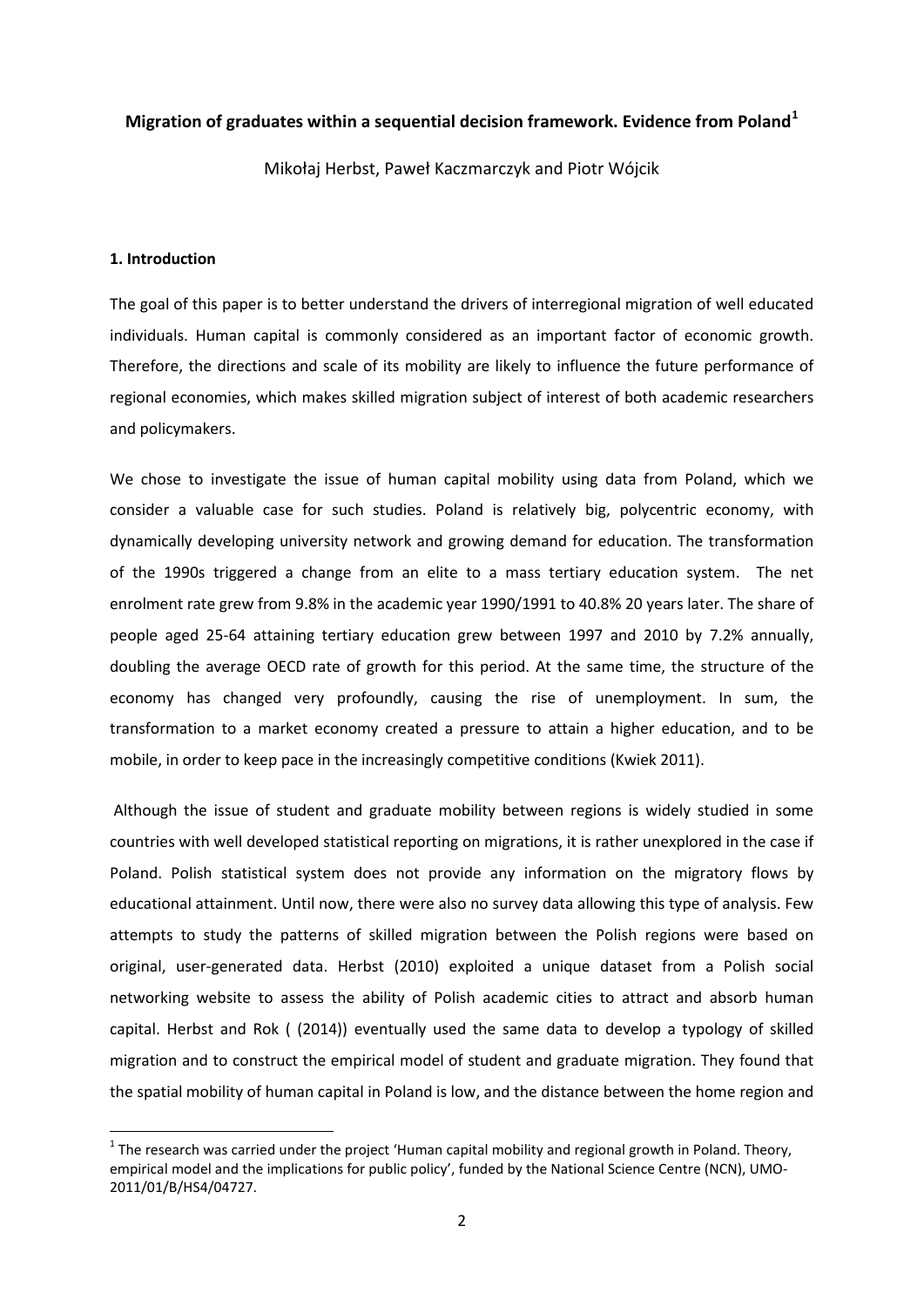potential destination plays the most significant role in migration decisions. Migrations of skilled individuals act in favour of metropolitan areas, which experience a net gain of human capital, while all other regions are subject to brain drain.

Following the findings of earlier studies (see literature review in section 2), we argue that the spatial mobility of individuals should not be considered in terms of one-time displacement, but rather as a sequence of migration decisions within certain time period. Moreover we assume that the propensity to migrate depends on factors to be interpreted in terms of aspirations and capabilities and, additionally, structure and importance of those factors can change in the life course and along the education process. Therefore, in this article we develop the empirical model of sequential migration behaviour to test a series of hypotheses related to factors driving particular migration strategies (see section 3).

The remaining part of the article is organized as follows: Section 2 discusses the main theoretical and empirical findings on the drivers of graduate mobility. It also introduces the concept of sequential migration behaviour, as well as the concepts of capacity to aspire and capacity to realize, which are crucial for our approach. Section 3 explains the empirical strategy and describes data used for estimation. Section 4 presents the results of our study, and section 5 concludes.

#### **2. Drivers of graduate mobility – literature review**

According to theoretical and empirical economic literature human capital is a critical growth factor for review see Herbst and Rok (2013). Thus mobility of persons well endowed with human capital is extremely important for both sending and receiving regions / countries. In this article we assess the mobility patterns of Polish graduates. In this section we will conceptualise our approach and place the issue under consideration in the context of the scientific debate on migration and its causes. Importantly due to the fact that most of the theories do not distinguish explicitly between internal and international migration we refer to a set of theories which can be useful in answering research questions asked in this article.

Drivers of migration – understood in both international as well as internal terms – lie in the very centre of the theoretical and empirical migration discourse. Traditional economic literature on migration presents mobility as an outcome (by-product) of spatial differences in economic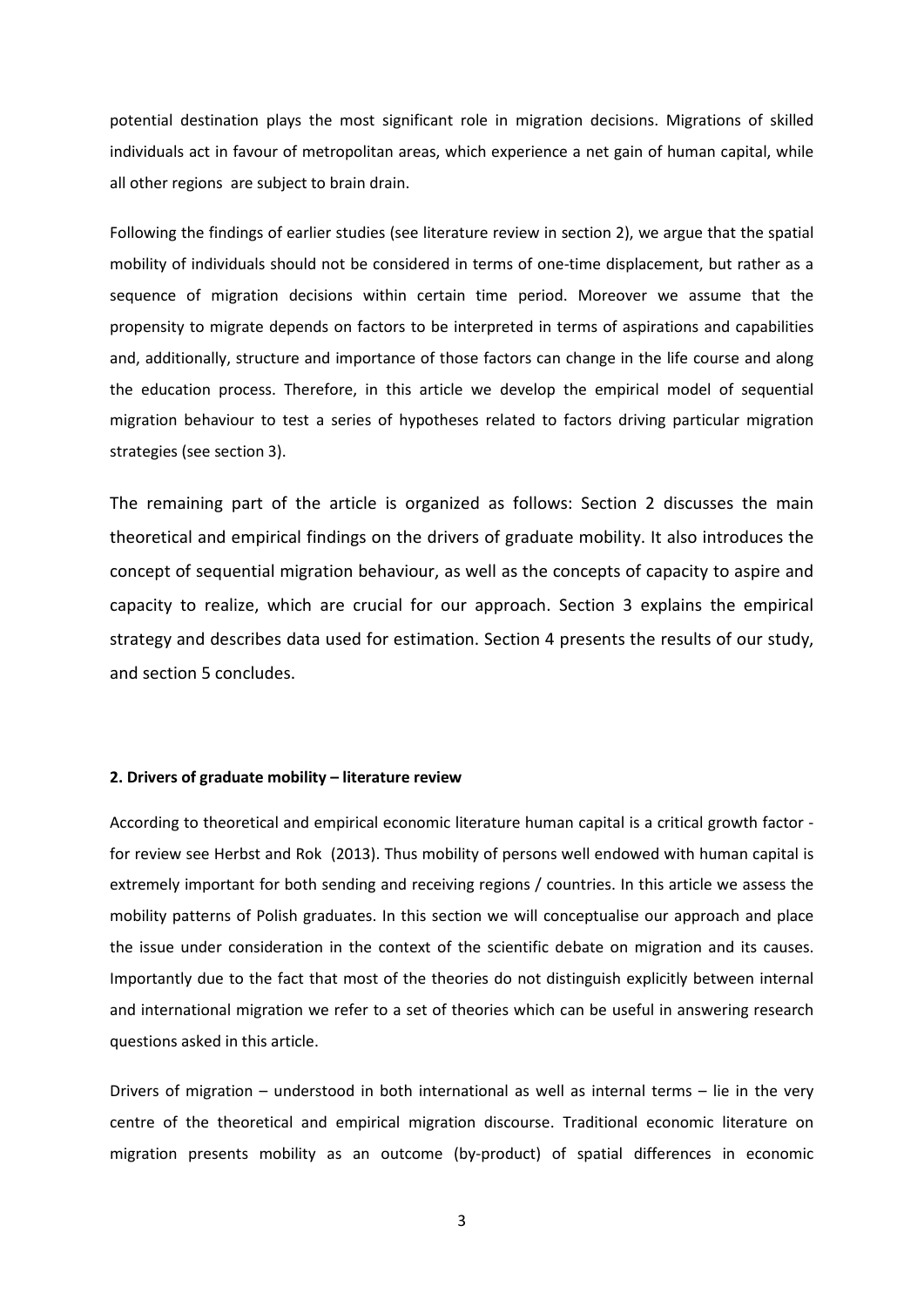opportunities (Hicks 1932). Those economic opportunities are defined predominantly in terms of incomes or wages, less often in terms of well-being or standards of living.

Along these lines wages differentials are commonly considered as the most important factors responsible for human mobility. This is clearly present in the Hecksher-Ohlin-Samuelson framework arguing that mobile agents are responding to wage differentials being an outcome of spatial misdistribution of factors of production (Mundel 1957; Samuelson 1948). Harris and Todaro (1970) introduced the risk factor into the analysis by arguing that migration is a function of expected rather than absolute wage differentials (with unemployment rate as a proxy of employment probability). Considerations concerning risk, uncertainty and time preferences are manifestly present in the human capital approach as proposed by Sjaastad (1962). According to this approach migration can be assessed as an investment decision aimed to finding an optimal utilization of actual and potential human capital. As a typical neoclassical microeconomic approach it explains the migration decision in terms of rational analysis based on cost-benefit comparisons whereas the expected and discounted incomes in the origin and (potential) destination countries are compared. Importantly, Sjaastad and followers suggest considering not only purely monetary costs and benefits but also nonfinancial and psychological costs attached to migration. Moreover, the variables in question depend on the expectations and their formation as well as preferences regarding time and risk. Thus such factors as age, sex and education level are expected to play a critical role in setting of migration propensity. In this regard human capital approach is similar to the idea of immigration market as proposed by Borjas (1994) who linked the selectivity of migration to the rates of return to observable and non-observable characteristics and argued that immigrants tend to positively selected when the payoff for observed characteristics abroad is higher than in the country of origin (in case of negative selection the opposite holds).

It is important to note, however, that there is considerable debate regarding the units of analysis for proper migration decision studies. The approaches quoted above would argue for (purely) individualistic migration decision making (rational agents without social nor family context) – in simple words it would mean that individuals and only individuals make migration decisions (DaVanzo 1981). This kind of approach has been seriously challenged by a large number of scholars arguing that in most cases the family is a reasonable decision-making unit. Mincer (1978) claimed that migration studies should be conducted at the family level rather than because it is not an individual gain but family gain which matters for mobility decisions. Additionally he proposed a typology of movers who are clearly motivated by family related motives (tied stayers / tied movers). The neoclassical microeconomic approach to migration has been also seriously challenged by Stark (1984)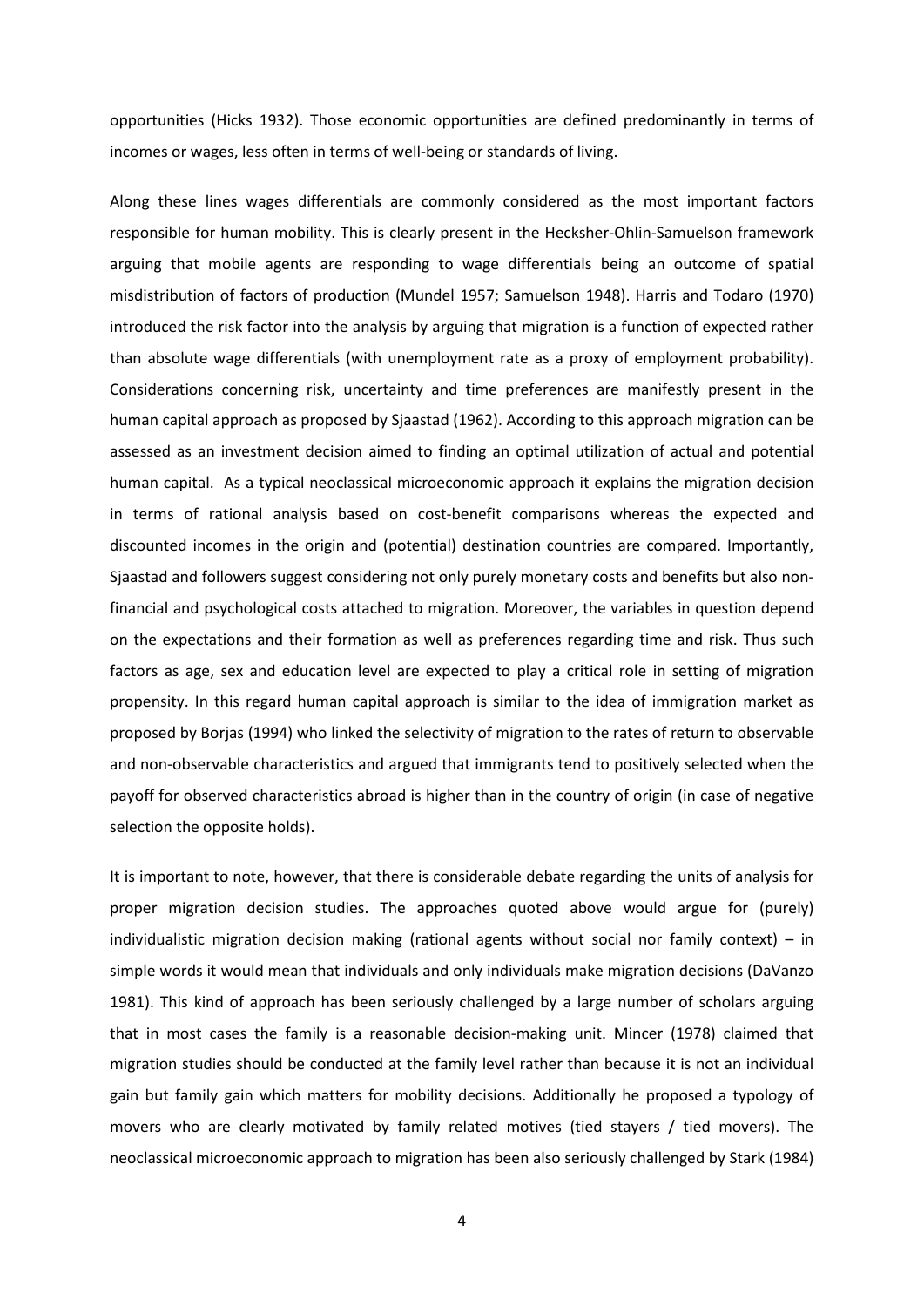and Stark and Bloom (1985) within the New Economics of Labour Migration (NELM). Stark and Bloom argue that families or even larger social units who are actively involved in migration decision making. If we acknowledge that it would imply as a next step that migration can be understood not only as a mobility driven by profit maximization but also as a risk diversification strategy (allocation of labour). Additionally NELM brings into the discussion the very issue of relative deprivation. It is based on a general observation saying that one's comparison of his/her income with the incomes of other members of particular reference group (to be determined) may result in a feeling of relative deprivation and thus become source of negative utility. The general prediction is that, holding all other variables constant, a non satisfactory or deteriorating relative position within a reference group will result in migration decision and that expected outcome of this decision is change in one's relative income position (decrease in relative deprivation). Another large strand of literature focuses on importance of social capital and migrant networks responsible for lowering the risks and costs associated with spatial mobility. According to Fawcett (1987) migrant networks serve as a channel of information, and normative structures, influence the selection of destinations and origin sites, determine, to a degree, who migrates from communities and households, shape the size and momentum of migration and in turn might change migration into a self-perpetuating process.

Generally there is a set of testable hypotheses to be derived from the theoretical literature on migration and its drivers. First, wages differentials are important factors explaining directions and intensity of flows (Hatton and Williamson 2002; Carletto *et al.* 2004; Quinn 2006). Second, not only absolute wages or incomes do matter – the feeling of being relatively deprived is also discussed as possible driver of migration (Stark and Taylor 1989, 1991a, 1991b; Queen 2006; Czaika 2011). Third, migration is highly selective. Selectivity of migration is conditional on such factors like human capital / education / skills (Kaczmarczyk 2005; Anacka 2010; Anacka and Okólski 2010; Grabowska and Okólski 2009; Mosca and Wright 2010; Venhorst, Van Dijk et al. 2010), age (Kaczmarczyk 2005; Kaczmarczyk and Okólski 2008; Gottlieb and Joseph 2006; Grabowska and Okólski 2009; Mosca and Wright 2010), gender (Faggian and McCann 2007; Faggian, McCann et al. 2006), marital status and family situation (Newbold 2001; Haapanen and Tervo 2011), migration experience (Kodrzycki 2001; Kaczmarczyk 2005), etc. Fourth, access to various forms of social capital is responsible for migration propensity on the individual level and determines to a large degree the pace of migration in social terms (migration as a social process) (Haapanen and Tervo 2011; Wulff 2008; Kaczmaczyk 2005). Fifth, structural context does matter. Empirical studies show that migration is to be assessed in terms of following effects: 1) purely economic factors (e.g. structure and conditions of the labour market (Gottlieb and Joseph 2006); 2) so-called new factors of migration, i.e. types of amenities (Delisle and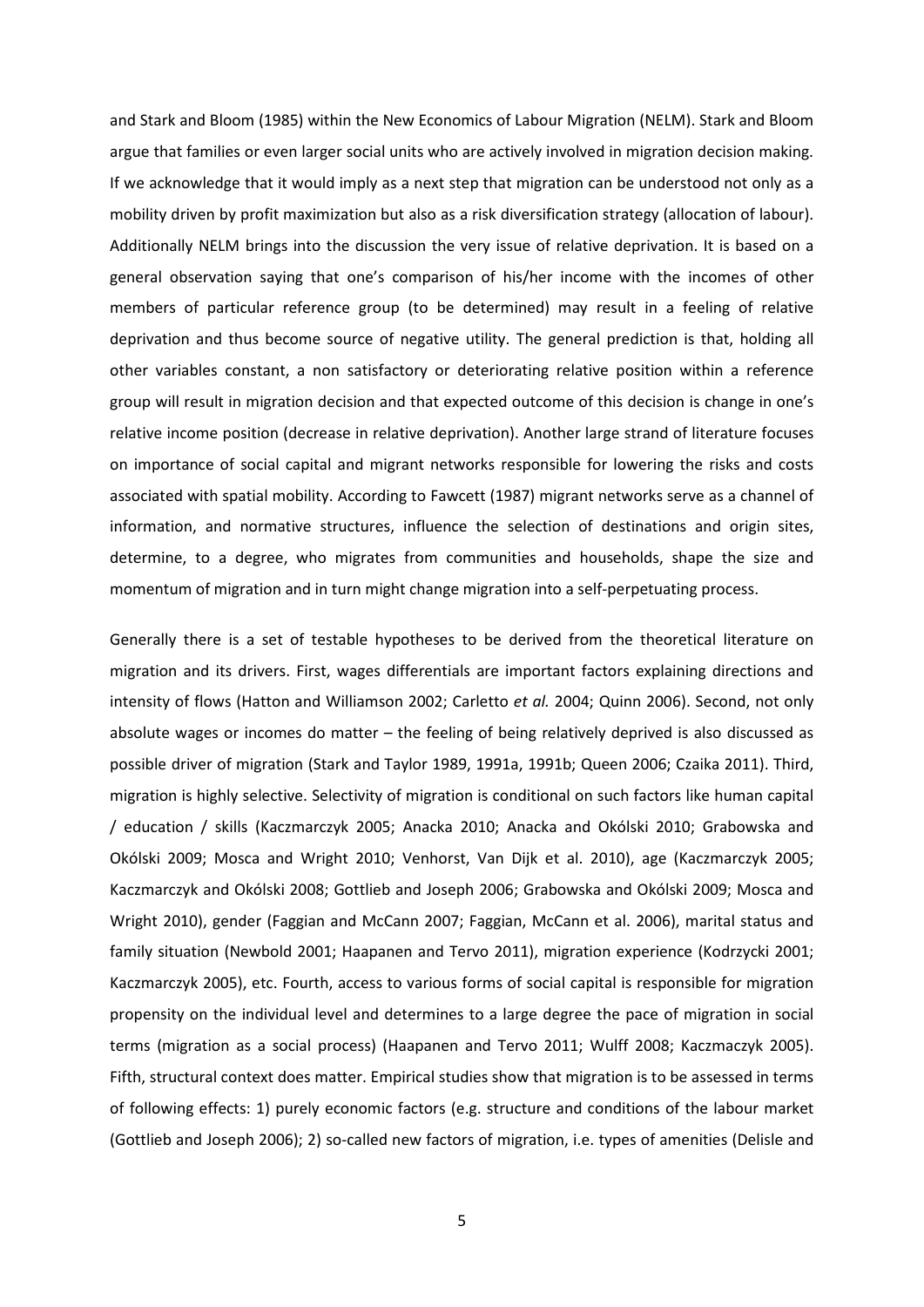Shearmur 2010); and particularly in case of graduates 3) specialization of a given region (Faggian et al. 2006; Gibbons and Vignoles 2012; Haapanen and Tervo 2011).

In this paper we refer not only to traditional literature on migration but also to the modelling of migration decision. As suggested by the Harris-Todaro model the foreign income can be weighted by the probability of being employed (Harris and Todaro 1970). Because in many cases this 'probability' is not easily identifiable (generally available unemployment rate may turn to be fuzzy measure) many search models would imply that migrants may tend to simply try their luck – in fact, there are certain destination characteristics that are only observable once the migrant arrives at destination (Molho 1986). On the other hand, migrants or would-be migrants may apply a 'wait and see' strategy and delay departure (migration or return migration) (Burda 1993). These two examples imply that migration projects are not to be treated as one time – one place decision but rather as a set of decisions whereas the motives and factors can change over time.

For this reason while analyzing the mobility of Polish graduates we will follow the typology of migrants as proposed by Faggian and McCann (2009) who assessed the student-graduate migration behaviour in Great Britain. They indentified five distinct types of sequential migration associated with this particular groups, namely:

- 1) Repeat migrants who moved away from their home areas to get education and then are moving to a third area after graduation;
- 2) Return migrants who moved away from their home areas to get education and then are returning in order to find gainful employment;
- 3) University stayers who moved away from their home areas to get education and then settle in the university / school area;
- 4) Late migrants who remain in the home area in order to enter education there and move away after graduation only; and
- 5) Non-migrants whose place of education and labour market entrance are the same as their domicile.

The above described typology allows for considering not only individual characteristics but also structural factors associated with both home areas, university areas and potential destinations.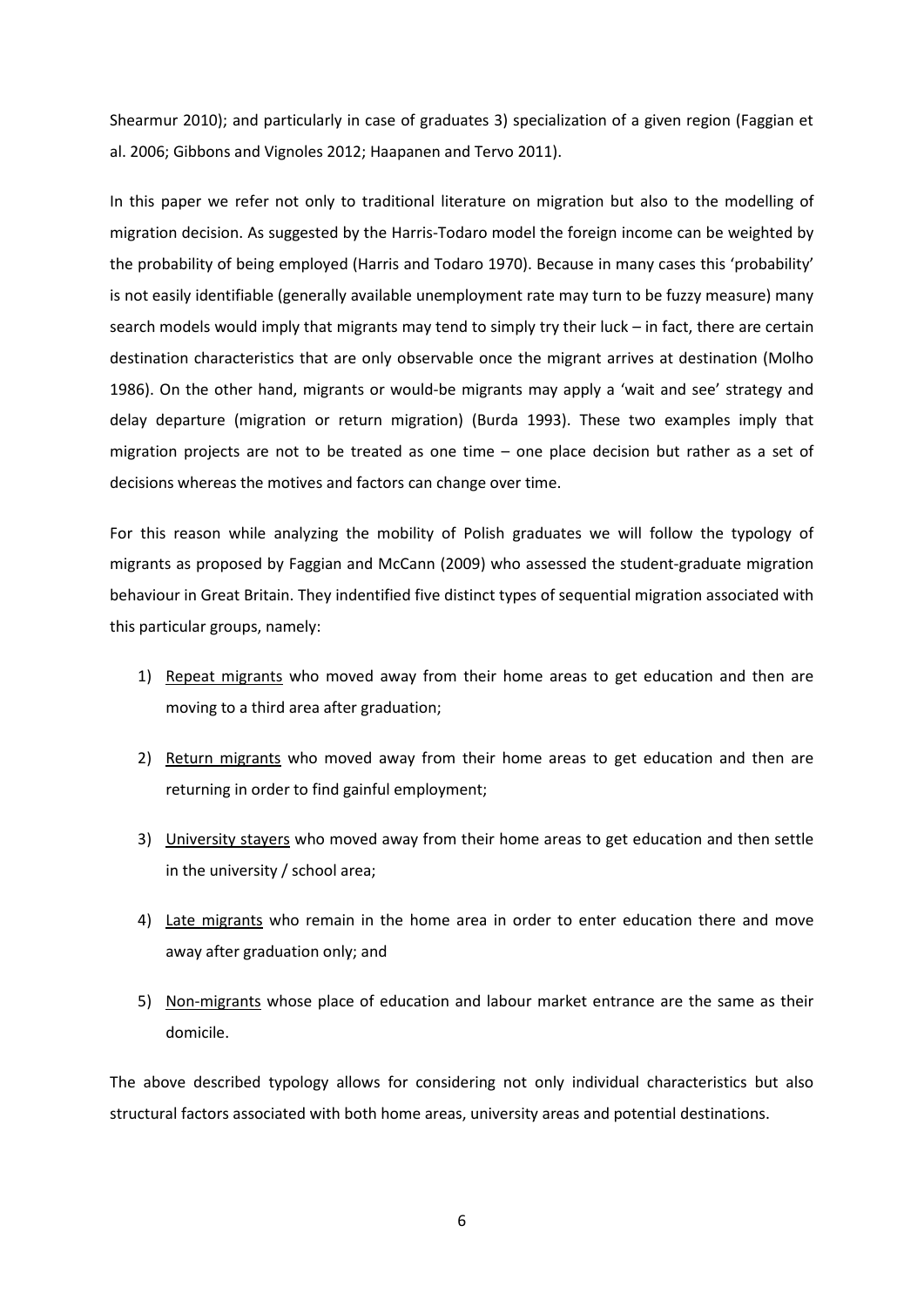In conceptual terms we suggest to move beyond the traditional literature on migration propensity and to apply the migration capabilities approach as suggested by de Haas (2010). De Haas argues that migration decision on the individual level is to be analyzed as an outcome of two critical factors: capability for migration and aspirations to migrate. Czaika and Vothknecht (2014) move one step further and conceptualize migration as a function of individual's capability for migration being a combination of two capacities: capacity to aspire and capacity to realise.

The capacity to aspire goes beyond the simple microeconomic understanding of people as income maximizers. Authors argue that the capacity to aspire can be understood in terms of aspiration gap, i.e. the difference between individual's current level of well-being and aspired level of well-being:

$$
g_{i,t}(w_{i,t}^a, w_{i,t}) \equiv w_{i,t}^a - w_{i,t}
$$

Where:  $g -$  aspiration gap,  $w^a -$  aspired level of well- being, w – current level of well- being. In such a framework an individual with a particular level of subjective well-being can consider migration in order to achieve an aspired level of well-being (in time *t+1*). Importantly Czaika and Vothknecht (2014) argue that the capacity to aspire includes not only the ability to aspire but also knowledge how to achieve certain goals which implies that it can change over time, be inherited but also be a product of social environment (e.g. university, family home). Life aspirations may be a function of individual personality, socialization process, education, access to information and social capital, individual experience, media etc.

Apparently the migration decision is not only an outcome of aspirations but also a function of capabilities. Czaika and Vothknecht (2014) claim that the capacity to realize a certain migration project is a function of set of endowments with all possible forms of capitals or capabilities: economic, social, human and political. Moreover, in most cases lack of those capacities can severely hinder migration decision. In other words, a person with capacity to aspire is a potential migrant whose plans can never translate into real migration without sufficient capacities to realize. Migration capabilities framework is useful also because it assumes that both capacities described above are clearly mutually interdependent, e.g. certain aspirations can provide stimuli to improve the capabilities and aspirations can be a consequence of a set of capabilities (e.g. level of cultural capital). Moreover, both phenomena are expected to change over the life course and over the migration project of a given individual.

#### **3. Empirical strategy and data**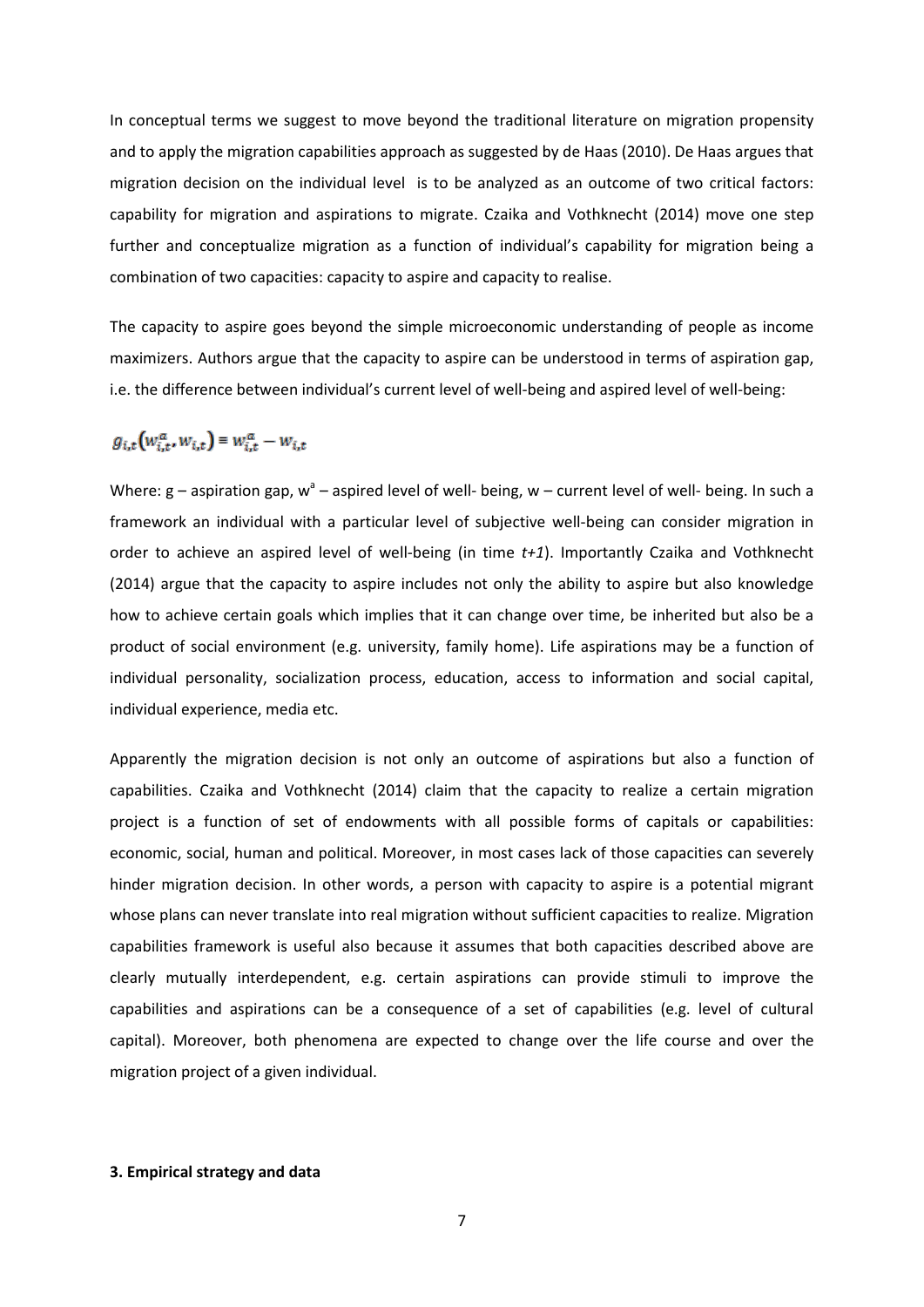The main aim of the empirical analysis is to examine the role of a given set of characteristics on the migration propensity of Polish graduates. Following conceptual approach, as presented in section 2, we claim that independent variables used in the analysis may serve as proxies for capacities to aspire and capacities to realize the migration project by a given person. Second we attempt to investigate how those factors influence variety of migration behaviour as discussed before. While assessing the graduates' mobility we **assume** following:

- 1) Decision (propensity) to migrate depends on both factors to be assessed in terms of aspirations and capabilities (it is a function of capacity to aspire and capacity to realize).
- 2) Structure and importance of both capacities can change in the life course and along the education process. Thus we differentiate a few distinct types of sequential migration to be driven by various set of causal factors.

With regard to the first assumption and following literature review presented above we expect that propensity to migrate is correlated with:

- 1) Factors to be interpreted in terms of **capacity to aspire**: tertiary education (MA or higher grade), hometown characteristics to be interpreted in terms of aspirations gap (particularly: unemployment rate as variable indicating probability of finding employment), and reservation wage as a direct expression of monetary expectations (aspirations).
- 2) Factors to be assessed in terms of **capacity to realize**: previous migration experience (as a proxy for higher propensity to migrate and ability to take risks related to mobility), number of siblings (as a proxy for the ability of the family to co-finance change in the place of residence), secondary and tertiary school achievements as well as the quality of the higher education (index of quality attributed to a given school) to be interpreted in terms of employability, and selected measures of cultural capital (mother and/or father with tertiary education, number of books in the household).

Additionally we include in our econometric characteristics a set of socio-demographics (age, gender, marital status), variables related to the financial status of the family, status on the labour market (during the final year of studies) and selected characteristics of education obtained.

With regard to the second assumption we **hypothesize that there is no common set of factors influencing various migration strategies** (there are statistically significant differences between identified categories), and: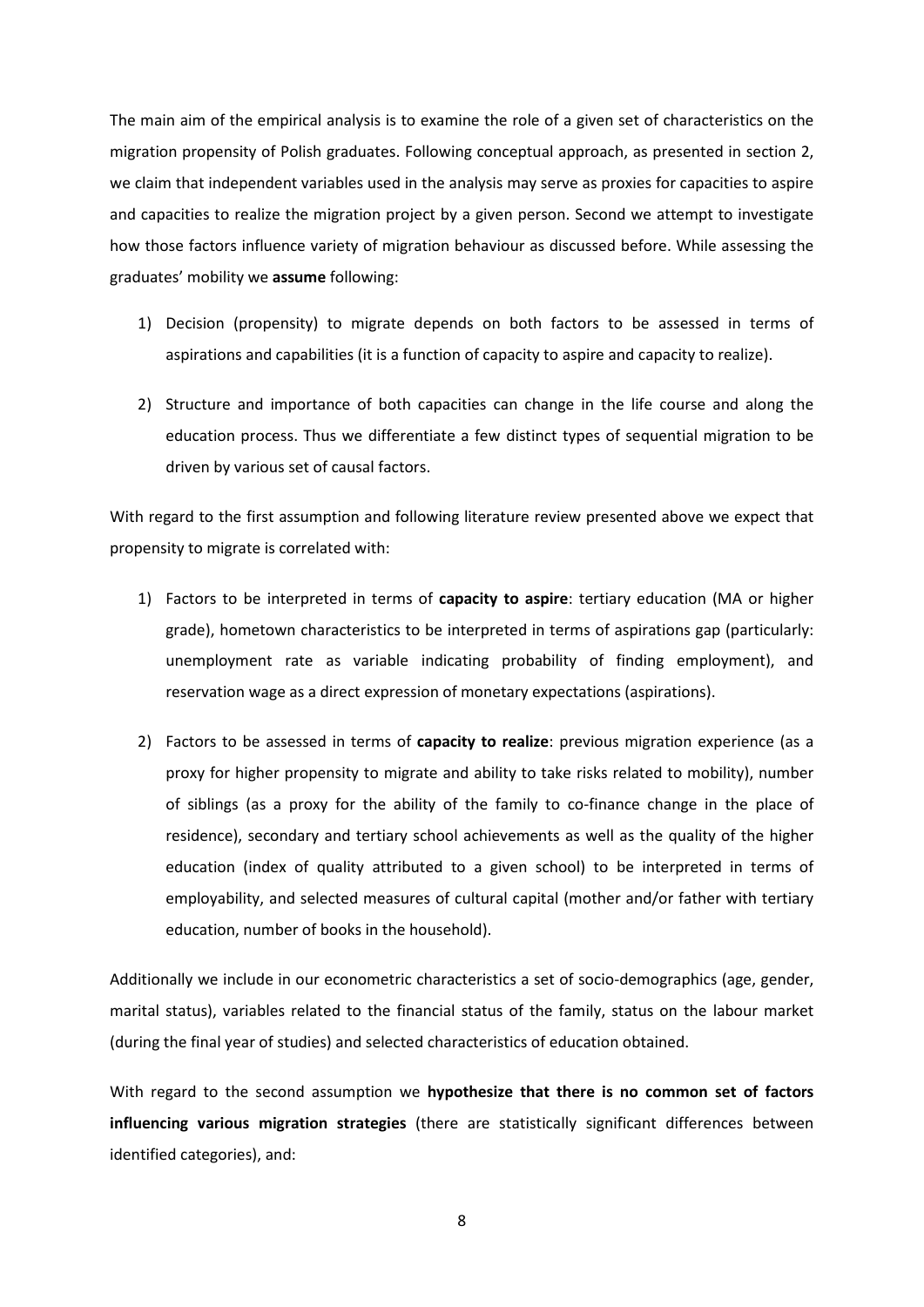- 1) Repeat migrants are driven predominantly by characteristics related to their level of aspirations.
- 2) Return migrants are driven by (low) capacities to realize the migration project and characteristics of the hometown (employability).
- 3) University stayers are driven by both capacity to aspire and capacity to realize and family related financial constraints.
- 4) Late migrants' propensity to migrate is correlated with aspirations and characteristics of the quality of school completed.
- 5) Non-migrants' decision to be immobile is driven particularly by low capacities in both dimensions conditional on hometown characteristics and educational offer in place, e.g. inhabitants of Warsaw and other large towns are to interpreted in different way than the other persons in the sample.

Thus our empirical aim is to examine the role of independent variables on migration status of Polish graduates. This status can be described as repeat migrants (*j=1*), return migrants (*j=2*), university stayers (*j=3*), late migrants (*j=4*) and non-migrants (*j=5*). Let us assume that utilities corresponding with a given situation (migration status) are given by:

$$
U_{ij} = x_i^* \beta_j + \varepsilon_{ij}
$$

Where x is a vector of variables being proxies of capacities to aspire and to realize as well as control variables (including socio-demographic characteristics),  $\beta_j$  is the coefficient corresponding to alternative *i* and  $\epsilon_{ij}$  indicates the error term. In such a framework the probability of representing one of the migrant categories is determined by the pairwise comparison of utilities as given above (set of logits). If the error terms are independent and properly distributed, the probability of representing a given category of migrant *j* (choosing one type of migration) can be expressed as a multinomial logit model in a following form (McFadden 1973; Long 1997):

*Prob*[
$$
y_i = j
$$
] =  $\frac{\exp(x_i \beta_j)}{\sum_{j=1}^{5} [x_i \beta_j]}, j = 1, ... 5$ 

For identification purposes we will use the non-migrant category as a reference alternative.

We use a database constructed jointly by EUROREG, University of Warsaw and the Institute for Educational Research (IBE) in Warsaw. The survey research was performed on the sample of 5,800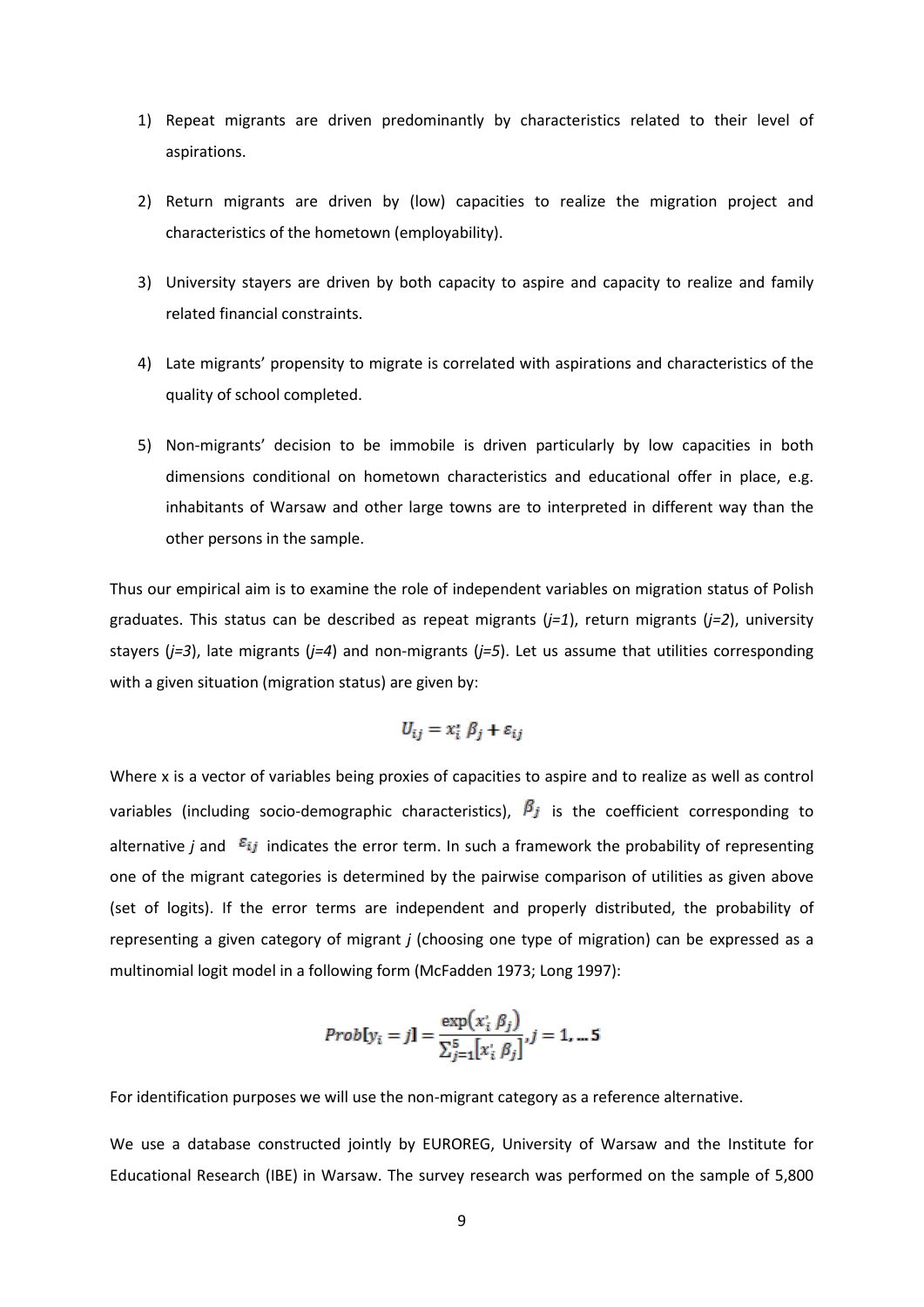Polish citizens at the age of 25-30, who attained at least full secondary education. The respondents were interviewed in 50 randomly chosen counties (out of total number of 380 counties in Poland). The survey dataset has been merged with selected data from the Local Data Bank (administered by the Central Statistical Office), with the outcomes of maturity examinations in upper secondary schools (provided by IBE), and with the results of university ranking, administered by the independent web portal 'Perspektywy'.

For the purpose of this research the sample was restricted to individuals holding BA or MA degree, as we are interested in sequential migration behaviour of university graduates. Moreover, due to some difficulties with matching data on school quality (test scores) and the university rank with the main database, some observations had to be dropped. Ultimately, the model was estimated on 1,281 observations.

The explanatory variables used in the model specification are listed in table 1. To make the way we interpret particular variables more clear, the table is organized according to double classification. The variables are grouped by the type of characteristics they represent, thus into: respondent's individual and family characteristics, past migration experience, hometown characteristics, secondary school experience, tertiary education experience, and wage aspirations. Additionally, each variable was assigned a label *a*, *r*, or *c*, depending if we consider it as reflecting more for individual's capacity to aspire, to realize aspirations, or as a control variable.

| Explanatory variable                                                          | Capacity<br>to<br>aspire/realize |
|-------------------------------------------------------------------------------|----------------------------------|
| Individual/family characteristics                                             |                                  |
| sex ( $m=1$ , $f=2$ )                                                         | c                                |
| married (yes=1)                                                               | c                                |
| age of respondent                                                             | C                                |
| mother with university degree (yes=1)                                         | r                                |
| mother with less than secondary education (yes=1)                             |                                  |
| more than 200 books at home (yes=1)                                           |                                  |
| graduated primary school in Warsaw (yes=1)                                    |                                  |
| father's occupation high skilled white collar (yes=1)                         |                                  |
| number of siblings                                                            | r                                |
| birth order                                                                   | r                                |
| own room while in primary school (yes=1)                                      | r                                |
| own room while in secondary school (yes=1)                                    | r                                |
| <b>Past migration experience</b>                                              |                                  |
| mother's family home more than 20 km from respondent's primary school (yes=1) | r                                |
| distance between respondent's primary and secondary schools (km)              | r                                |
| <b>Hometown characteristics</b>                                               |                                  |

#### **Table 1. Explanatory variables**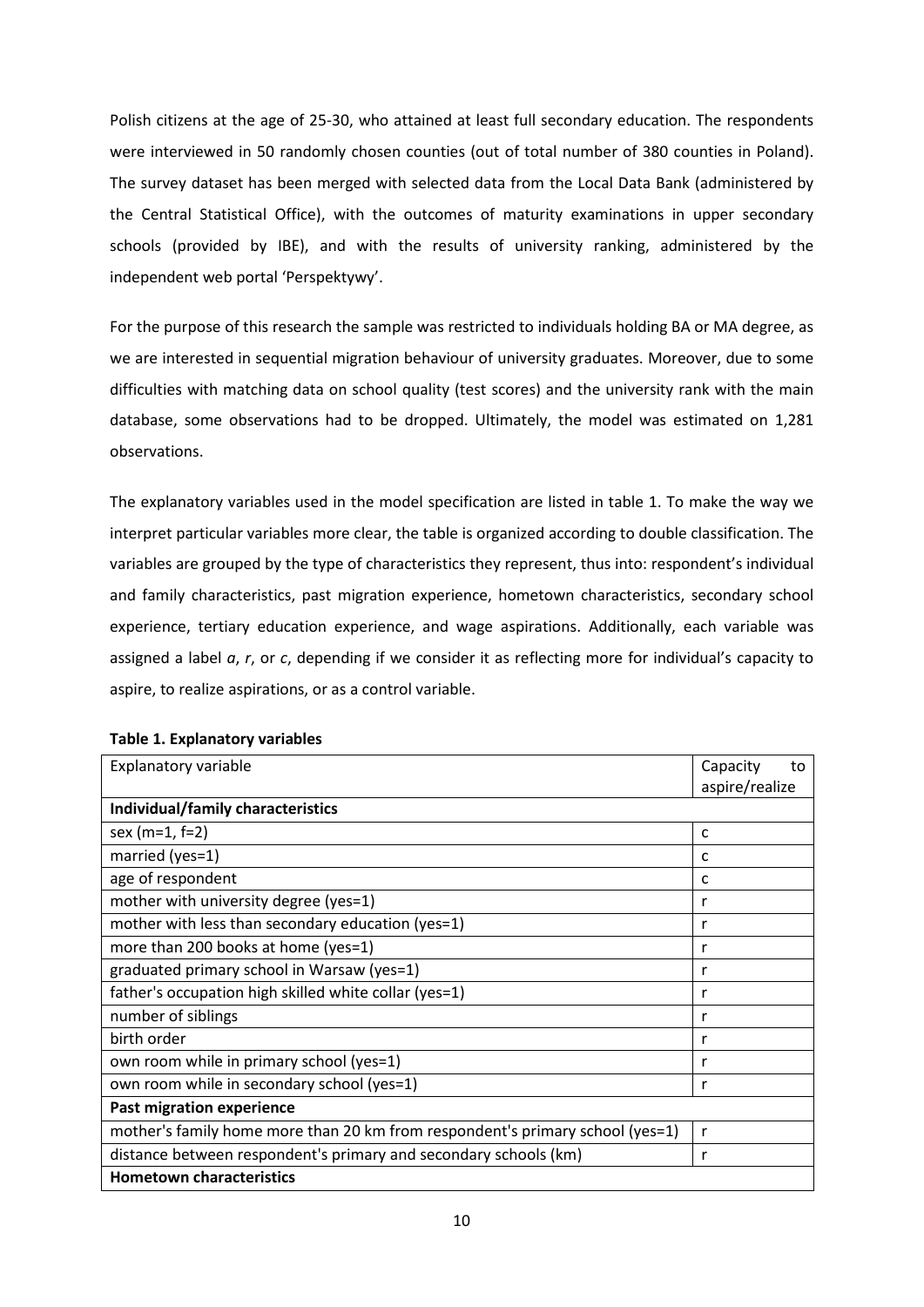| population of municipality of origin                                           | a |
|--------------------------------------------------------------------------------|---|
| unemployment rate in municipality of origin                                    | a |
| Secondary school characteristics/achievements                                  |   |
| graduated from general secondary school (yes=1)                                | a |
| average score on maturity exam in respondent's secondary school (math-science) | r |
| average score on maturity exam in respondent's secondary school (humanistic)   | r |
| respondent exempted from any part of maturity examination (yes=1)              | r |
| Tertiary school characteristics/achievements                                   |   |
| attended non-public tertiary school                                            |   |
| graduated from MA program (yes=1)                                              | a |
| was employed during last year of university studies (yes=1)                    | c |
| respondent's university quality indicator                                      | r |
| study field: science-engineering (yes=1)                                       | c |
| study field: social science (yes=1)                                            | c |
| noon-stationary mode of studying (yes=1)                                       | c |
| <b>Wage aspirations</b>                                                        |   |
| wage expected on respondent's post                                             | a |
| Causan aussa alahassattan                                                      |   |

*Source: own elaboration.*

The dependent variable reflects the sequential migration decisions of individuals. It takes one of the five values: 0 - for non-migrants (reference category); 1 - for return migrants; 2 - for university stayers; 3 - for repeat migrants; and 4 - for late migrants. Table 2 includes descriptive statistics of the variables used in econometric modelling.

#### **Table 2. Summary statistics**

|                                                                       | Mean   | St.dev. |
|-----------------------------------------------------------------------|--------|---------|
| Variable                                                              |        |         |
| Dependent variable                                                    |        |         |
| Sequential migration behaviour                                        | 1.058  | 1.092   |
| Individual/family characteristics                                     |        |         |
| sex (m=1, f=2)                                                        | 1.573  | 0.495   |
| married (yes=1)                                                       | 0.379  | 0.485   |
| age of respondent                                                     | 27.746 | 1.825   |
| mother with university degree (yes=1)                                 | 0.188  | 0.391   |
| mother with less than secondary education (yes=1)                     | 0.268  | 0.443   |
| more than 200 books at home (yes=1)                                   | 0.158  | 0.365   |
| graduated primary school in Warsaw (yes=1)                            | 0.115  | 0.320   |
| father's occupation high skilled white collar (yes=1)                 | 0.214  | 0.410   |
| number of siblings                                                    | 1.354  | 1.340   |
| birth order                                                           | 1.779  | 4.699   |
| own room while in primary school (yes=1)                              | 1.300  | 0.459   |
| own room while in secondary school (yes=1)                            | 1.227  | 0.419   |
| Past migration experience                                             |        |         |
| mother's family home more than 20 km from respondent's primary school |        |         |
| $(yes=1)$                                                             | 0.165  | 0.371   |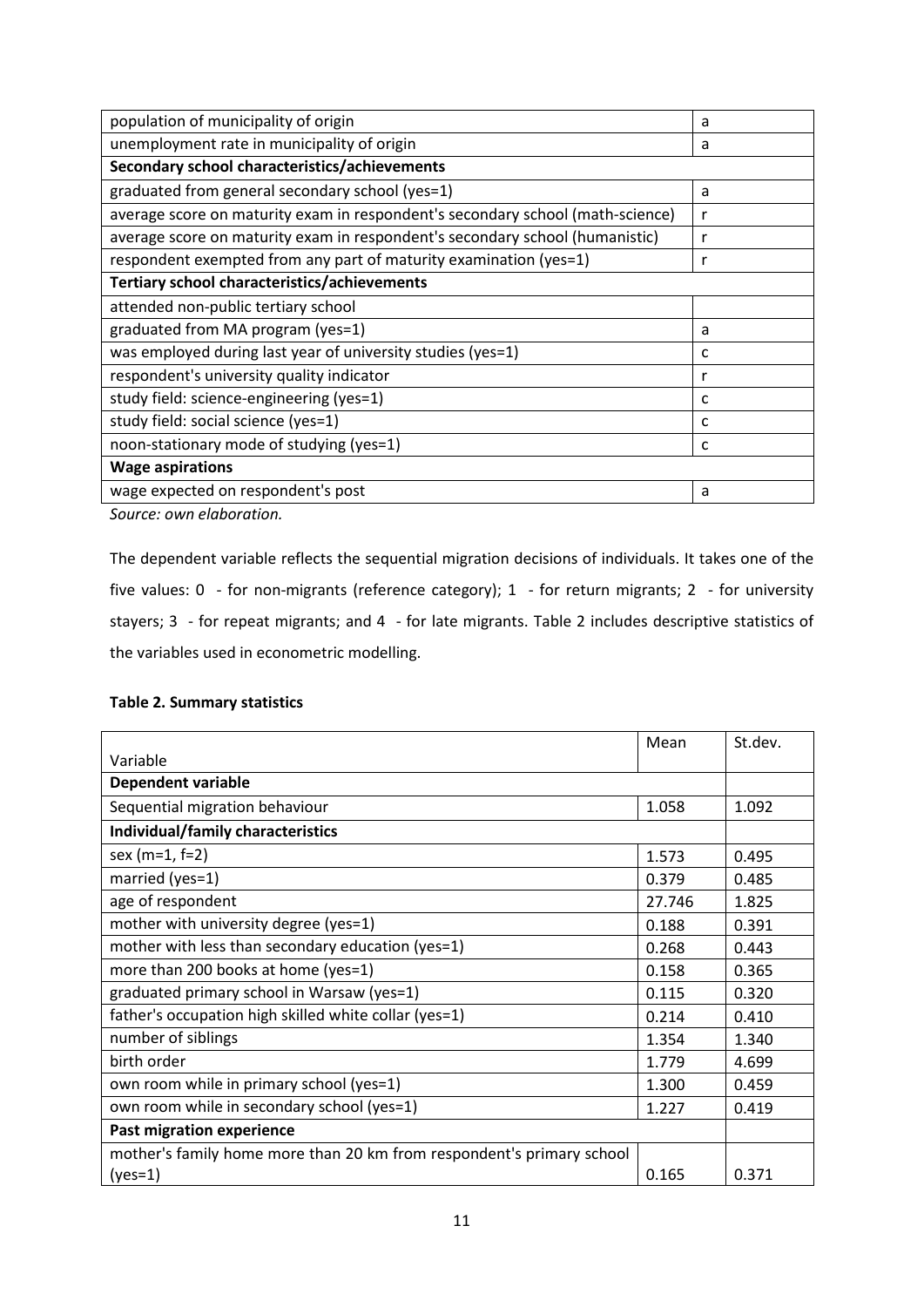| distance between respondent's primary and secondary schools (km)       | 11.139  | 38.884  |  |  |  |  |
|------------------------------------------------------------------------|---------|---------|--|--|--|--|
| <b>Hometown characteristics</b>                                        |         |         |  |  |  |  |
| population of municipality of origin                                   | 321 442 | 530 307 |  |  |  |  |
| unemployment rate in municipality of origin                            | 12.987  | 6.925   |  |  |  |  |
| Secondary school characteristics/achievements                          |         |         |  |  |  |  |
| graduated from general secondary school (yes=1)                        | 0.733   | 0.443   |  |  |  |  |
| average score on maturity exam in respondent's secondary school (math- |         |         |  |  |  |  |
| science)                                                               | 100.886 | 9.129   |  |  |  |  |
| average score on maturity exam in respondent's secondary school        |         |         |  |  |  |  |
| (humanistic)                                                           | 100.467 | 6.990   |  |  |  |  |
| respondent exempted from any part of maturity examination (yes=1)      | 0.087   | 0.282   |  |  |  |  |
| Tertiary school characteristics/achievements                           |         |         |  |  |  |  |
| attended non-public tertiary school                                    | 0.232   | 0.422   |  |  |  |  |
| graduated from MA program (yes=1)                                      | 0.623   | 0.485   |  |  |  |  |
| was employed during last year of university studies (yes=1)            | 0.398   | 0.490   |  |  |  |  |
| respondent's university quality indicator                              | 40.702  | 27.706  |  |  |  |  |
| study field: science-engineering (yes=1)                               | 0.217   | 0.412   |  |  |  |  |
| study field: social science (yes=1)                                    | 0.300   | 0.458   |  |  |  |  |
| noon-stationary mode of studying (yes=1)                               | 0.360   | 0.480   |  |  |  |  |
| <b>Wage aspirations</b>                                                |         |         |  |  |  |  |
| wage expected on respondent's post                                     | 3 4 8 1 | 2923    |  |  |  |  |

*Source: own elaboration.*

Following Faggian and McCann (2009) we consider migration as a movement covering a distance of more than 15 km. We assess individual sequential migration behaviour by mapping the localities in which he or she has graduated from primary school (earliest location available in our dataset), graduated from university and lived at the moment survey is taken. Only individuals who already terminated their school education were included in the sample. For example, a return migrant is an individual, whose university was located more than 15 km away from his or her primary school, and his/her ultimate place of residence is less than 15 km away from the primary school.

Naturally, by focusing on schools' locations as criteria to assess migration we consider permanent and circular mobility as equal phenomenon. In other words, individuals who do not change their place of residence, but decide to commute (on daily basis) to school located more than 15 km away are equivalent to those who physically move for more than 15km in order to attend this school<sup>[2](#page-3-0)</sup>.

The model has been subject to some diagnostic checks. One of the popular scalar measures of fit for the multinomial logistic regression is McFadden's R2. According to Mc Fadden (1978), the rule of thumb is that pseudo  $R^2$  should be between 0.2 and 0.4 for such models and in our case it exactly fits the interval (0.3483), which suggests that the model fits the data relatively well. The Hausman-

 $2$  This is a very strong assumption which we plan to relax, and discuss more deeply in further versions of this paper.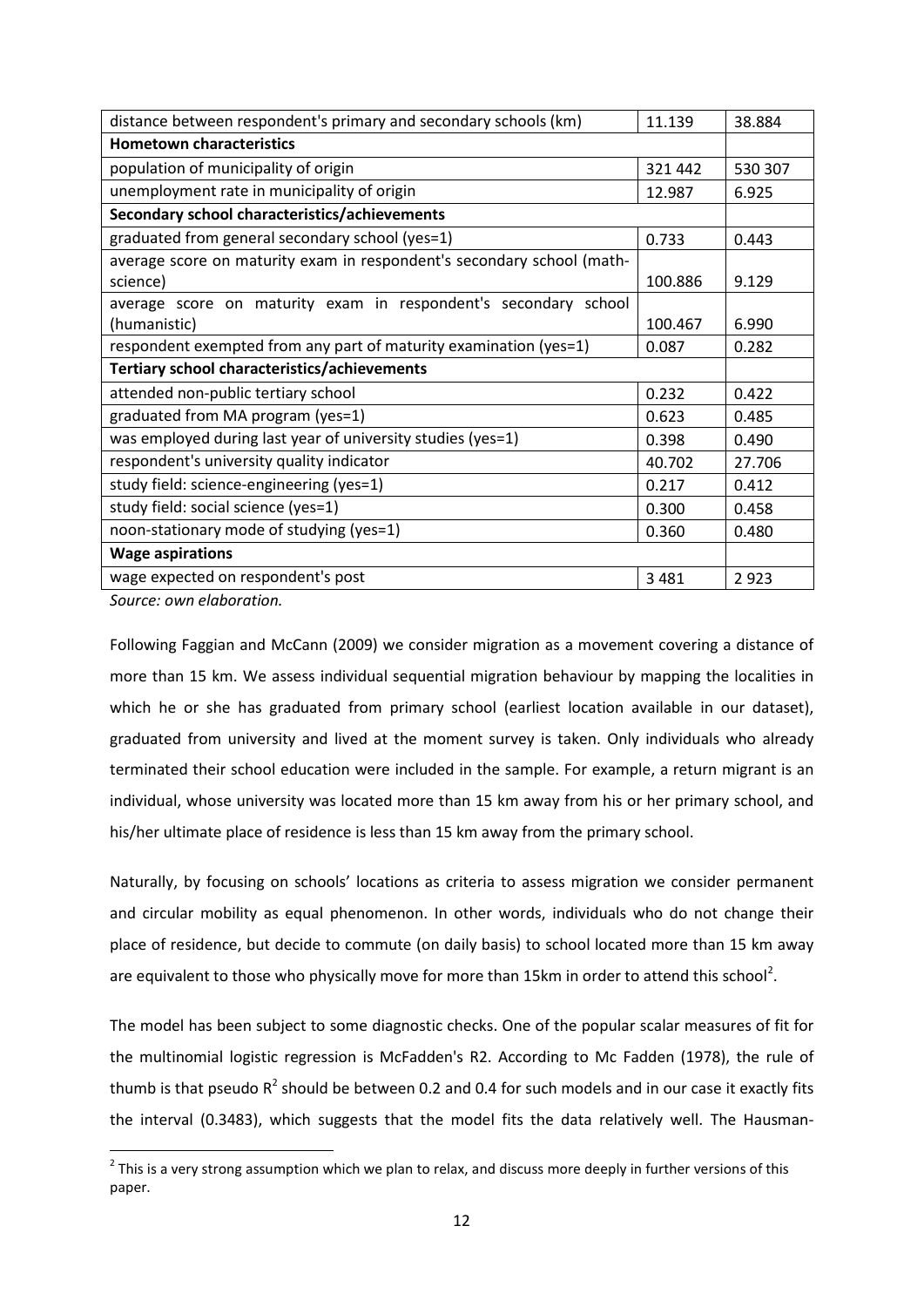McFadden test for Independence of Irrelevant Alternatives was performed, but its result was not satisfactory. We obtained a negative outcome, in contradiction of the asymptotic chi-square distribution of the test statistic. Similar result is confirmed by many other researchers using this test. Long and Freese (2006) do not encourage to use common IIA tests (McFadden and Small-Hsiao) and indicate that there seems to be no reliable test of the IIA assumption.

Using the estimated coefficients one can also generate predicted probabilities to better understand the model and its fit. Based on the predicted probabilities calculated for each observation and each alternative we generated in-sample predictions of the migration status (based on the alternative with the highest probability on the observation level) and compared them with the observed values of migration status by a so called confusion matrix (two-way frequency table).

The percentage of correctly predicted level is quite high and equals to 70.5% (for 903 observations the in-sample prediction is correct). However, it seems that that the model in fact predicts well just two levels of the migration status – non-migrants and repeat migrants (82.6% and 91.3% of correct predictions). The model rarely predicts return migrants (only 0.9% share in predictions while 6.8% in actual values – only 4.6% of predictions are correct for this group) and university stayers (1.9% share in predictions and 8% share in actual values – 5.9% of predictions are correct) and never predicts late migrants which cover 5.2% of the sample (67 observations).

To verify the above findings we decided to perform a leave-one-out cross-validation of the model. It requires estimating the model n-times, where n is the number of observations. In each estimation one of the observations is left out and not used in estimation. Then based on the estimated coefficients the out-of-sample prediction is performed for this single observation. The procedure is repeated for each observation in the sample. The results are not very different from the in-sample predictions. The percentage of correctly predicted level is again quite high and equals to 70.3% (for 900 observations the out-of-sample prediction is correct). It is corroborated that the model in fact predicts well just two levels of the migration status – non-migrants and repeat migrants. In contrast to in-sample prediction results, here the model slightly better predicts late migrants – they cover 5.2% of the sample (67 observations) and the model predicts this status in 1.9% of cases. The prediction is correct for 19.4% of actual late migrants.

Based on the results of the confusion matrices test we can see that the model in its current shape is somehow biased towards predicting repeat migrants more often that they appear in the sample. Further work will have to be aimed at finding explanatory variables which better explain the behaviour of the return migrants and university stayers.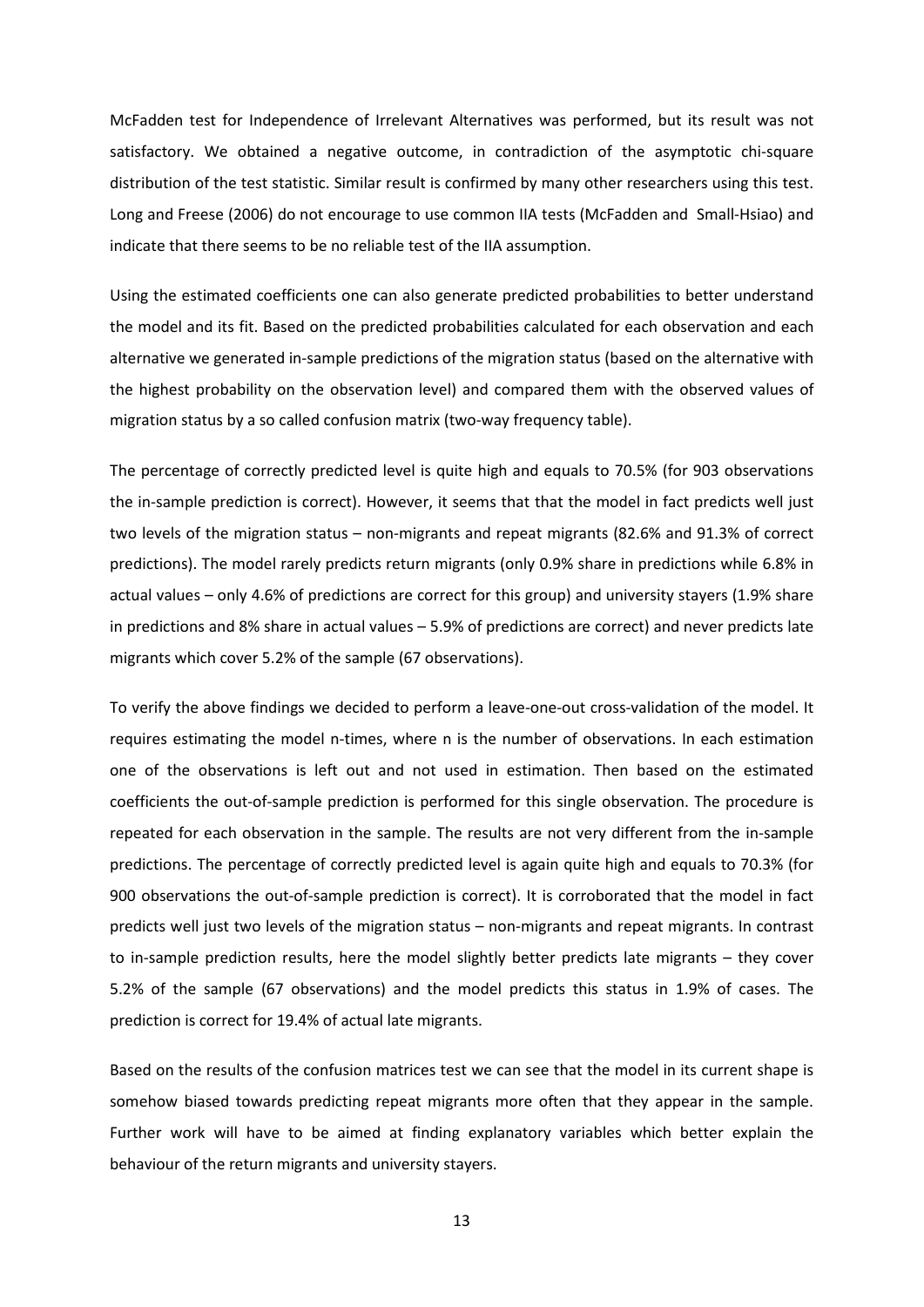#### **4. Results**

Table 5 (in the appendix) shows the full results of multinomial logit model. In order to keep our interpretation clear and relatively straightforward we present the results in a following way. First, we summarize the main outcomes in bullet points, with reference to the simplified table 3, indicating only the significance and sign of selected variables separately for each value of the dependent variable (type of sequential migration behaviour). The variables included in table 3 are those turning out significant at a=0.01 for at least one type of migration behaviour. Then we try to address the problem of interpretation of logit model coefficients. A disadvantage of using multinomial logit is that the model coefficients themselves do not have any direct meaning. Intuitively, these are probabilities that we are interested in, not the log odds of an event. Difficulties in logit interpretation are more profoundly discussed by Norton, Wang et.al (2004). One way to overcome this shortcoming is to compute the estimated (conditional) probabilities for some values of the independent variables (for algebraic details see Stata Library (2011). We attempt do this in table 3), for the same variables which were earlier included in table 3.

**Table 3. Signs and significance level of the selected explanatory variables – by type of sequential migration behaviour (reference category: non-migrant)**

| Variable                                          | return           | university       | repeat           | late        |
|---------------------------------------------------|------------------|------------------|------------------|-------------|
|                                                   | migration        | staying          | migration        | migration   |
| Individual/family characteristics                 |                  |                  |                  |             |
| mother with university degree (r)                 |                  |                  | ***              |             |
| mother with less than secondary education (r)     |                  |                  | $+$              |             |
| graduated from primary school in Warsaw (r)       | ***<br>$\ddot{}$ | ***<br>$\ddot{}$ | $**$<br>$+$      |             |
| Past migration experience                         |                  |                  |                  |             |
|                                                   |                  |                  |                  |             |
| mother's migration experience (r)                 | $+$              | $+$              | $+$              |             |
| distance between primary and secondary school (r) | $+$              | $^{-*}$          | ***<br>$+$       | ***<br>$+$  |
|                                                   |                  |                  |                  |             |
| <b>Hometown characteristics</b>                   |                  |                  |                  |             |
| population of municipality (a)                    | ***              | ***              | ***              |             |
| unemployment (a)                                  | ***<br>+         | ***<br>$\ddot{}$ | ***<br>$\ddot{}$ |             |
| Secondary school characteristics/achievements     |                  |                  |                  |             |
| general secondary school (a)                      | $+$              | $+$              |                  |             |
| Tertiary school characteristics/achievements      |                  |                  |                  |             |
| employed during studies (c)                       | $+$              | $+$              |                  |             |
| university quality (r)                            | $+$              | $+$              | $+$              |             |
| graduated MA (a)                                  |                  | $**$<br>$+$      | $+$              | $**$<br>$+$ |
|                                                   |                  |                  |                  |             |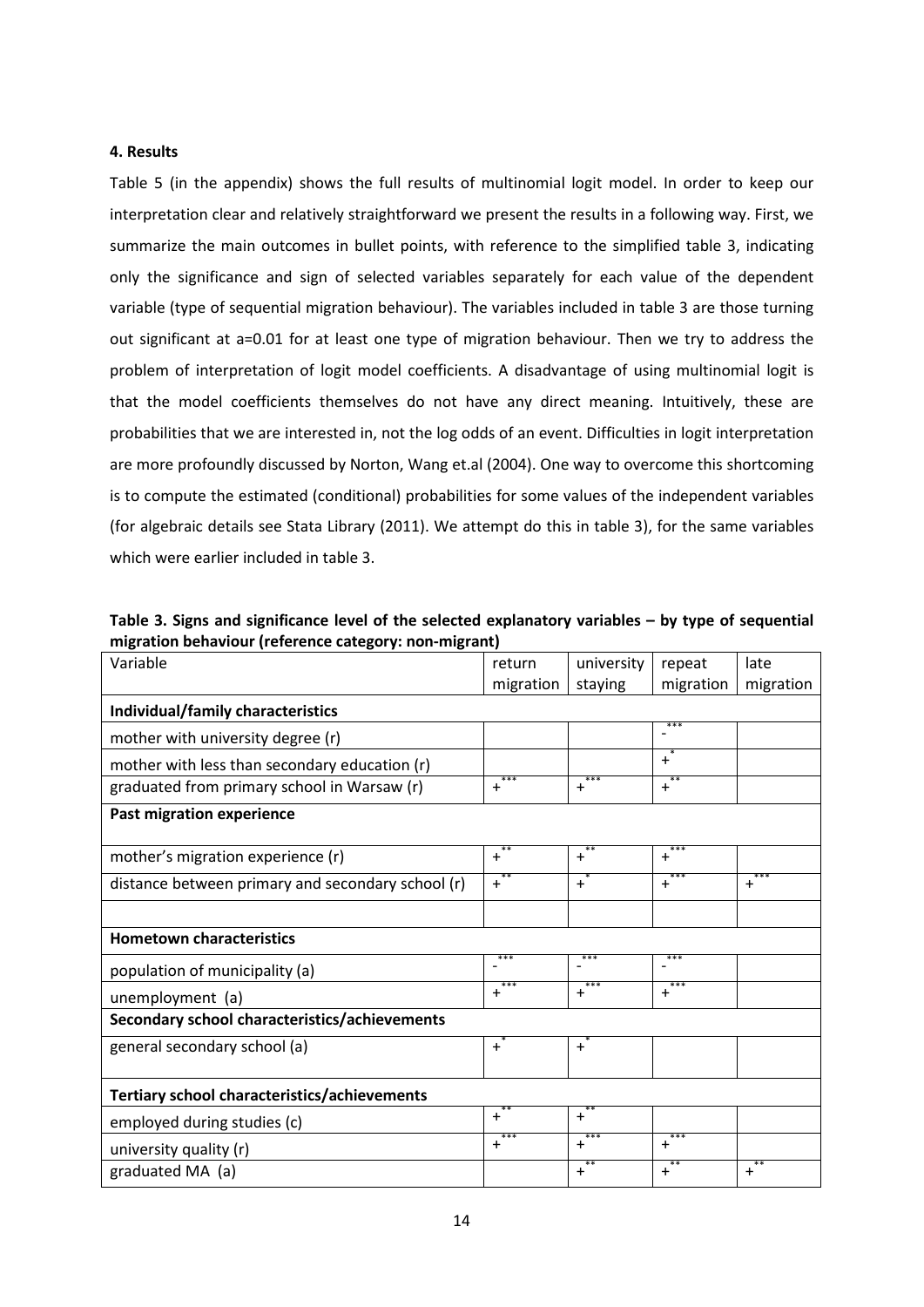| social science (c)      | $**$ |  |
|-------------------------|------|--|
| <b>Wage aspirations</b> |      |  |
| reservation wage (a)    |      |  |

*Source: own elaboration.*

Overall, the main findings from the model estimation can be summarized as follows:

- The model, in its current specification, allows to identify several factors associated with return migration, university staying, and repeat migration. It however fails to explain the phenomenon of late migration.
- Following the classification of explanatory variables presented in section 3 we may conclude that both aspirations and capacity to realize them matter with respect to migrations of skilled, young individuals.
- Impossibility of realizing aspirations in the place of origin (proxied by hometown population and unemployment rate) is a strong push factor, increasing the propensity to migrate early (before tertiary education is completed), but with no impact on late migration.
- However, somehow surprisingly, attending primary school in Warsaw is also associated with higher mobility, particularly within return migration and university stayer categories.
- Past migration experience (both in the phase of secondary education and parents' generation) increase the probability of all types of sequential migration, with particularly strong impact on repeat migration. This in turn shows that ability to take (and to control) risk related to mobility plays a crucial role in migration decision making.
- Graduating from MA programme supports all type of migration behaviour but return migration. Graduating from better university is also associated with higher mobility. It increases the likelihood of return migration, university staying, and repeat migration.
- Employment during studies works in favour of university staying strategy. I also increases the probability of return migration, but not repeat migration or late mobility.
- Studying social sciences are more likely to become university stayers.
- Wage aspirations have only weak, positive association with repeat migration, but they are not statistically related to other types of sequential migration behaviour.

Table 4 describes the effects of change in the values of selected variables (same as presented in table 3) on the conditional probability of particular migration behaviours. Expressing the impact of different factors in terms of probability allows us to assess the real (and not just statistical) significance of the observed phenomena. As we can see, having highly educated mother has negligible effect on most migration behaviours, with the exception of repeat migration, for which the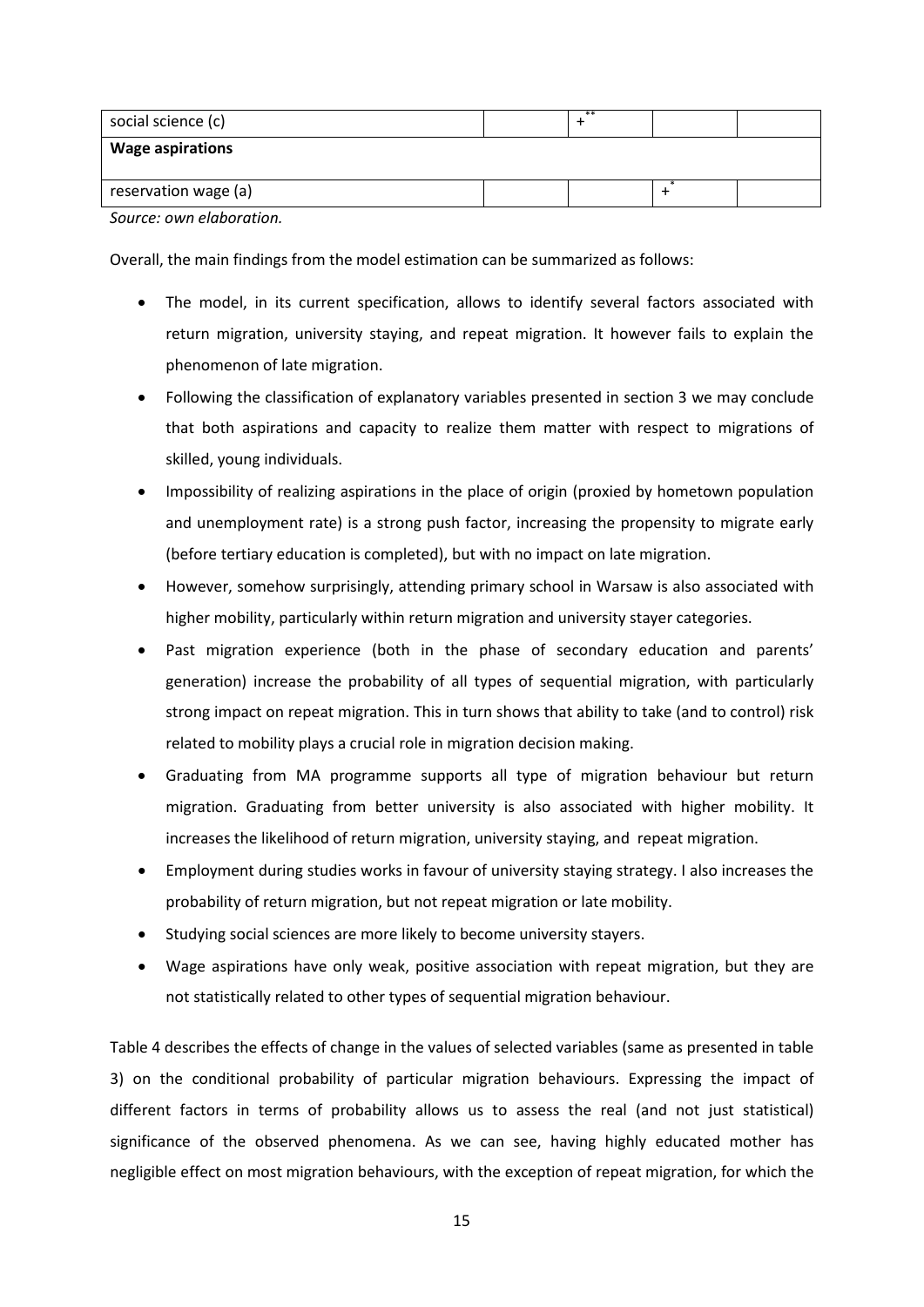impact of maternal educational attainment is negative. More precisely, having mother with only primary education increases probability of repeat migration by 13 percentage points, while having mother with university degree decreases this probability by 24 percentage points. Interestingly thus, parental education does not reflect here a capacity to realize aspirations (as we assumed in table 1), but rather capacity to aspire. High family human capital provides a disincentive against migration, rather than inducing it which may reflect relatively higher chances to find employment without necessity to be mobile.

| migration behaviour (in percentage points)                    |                        |                                                   |            |           |           |  |  |
|---------------------------------------------------------------|------------------------|---------------------------------------------------|------------|-----------|-----------|--|--|
| Variable                                                      | Value                  | change of the conditional probability of (in pp): |            |           |           |  |  |
|                                                               | change                 | return                                            | university | repeat    | late      |  |  |
|                                                               |                        | migration                                         | staying    | migration | migration |  |  |
| Individual/family characteristics                             |                        |                                                   |            |           |           |  |  |
| mother with university degree (r)                             | $0 \rightarrow 1$      | $-7.6$                                            | $-1.9$     | $-23.7$   | $-9.7$    |  |  |
| mother with less than secondary<br>education (r)              | $0 \rightarrow 1$      | $+4.4$                                            | $+5.4$     | $+13.4$   | $+6.3$    |  |  |
| graduated from primary school in<br>Warsaw (r)                | $0 \rightarrow 1$      | $+41.4$                                           | $+92.8$    | $+68.2$   | $-14.1$   |  |  |
| <b>Past migration experience</b>                              |                        |                                                   |            |           |           |  |  |
| mother's migration experience (r)                             | $0 \rightarrow 1$      | $+10.7$                                           | $+18.3$    | $+35.3$   | $-0.8%$   |  |  |
| distance<br>between<br>primary<br>and<br>secondary school (r) | $0 \rightarrow 20$     | $+6.2$                                            | $+9.9$     | $+14.6$   | $+9.6$    |  |  |
| <b>Hometown characteristics</b>                               |                        |                                                   |            |           |           |  |  |
| population of municipality (a)                                | $10k + 100k$           | $-3.6$                                            | $-16.9$    | $-10.1$   | $-1.1$    |  |  |
| unemployment (a)                                              | $5\% \rightarrow 10\%$ | $+22.2$                                           | $+5.7$     | $+11.7$   | $+2.7$    |  |  |
| Secondary school characteristics/achievements                 |                        |                                                   |            |           |           |  |  |
| general secondary school (a)                                  | $0 \rightarrow 1$      | $+8.9$                                            | $+10.4$    | $+1.8$    | $+0.3%$   |  |  |
| Tertiary school characteristics/achievements                  |                        |                                                   |            |           |           |  |  |
| employed during studies (c)                                   | $0 \rightarrow 1$      | $+8.9$                                            | $+11.2$    | $+8.9$    | $+7.9$    |  |  |
| university quality (r)                                        | $75 - 25$              | $+24.6$                                           | $+15.5$    | $+23.9$   | $+6.1$    |  |  |
| graduated MA (a)                                              | $0 \rightarrow 1$      | $+17.0$                                           | $+11.9$    | $+12.6$   | $+9.2$    |  |  |

|  |                                            |  |  |  | Table 4. Effect of change in the values of selected variables on the conditional probability of |  |
|--|--------------------------------------------|--|--|--|-------------------------------------------------------------------------------------------------|--|
|  | migration behaviour (in percentage points) |  |  |  |                                                                                                 |  |

*Source: own elaboration.*

Past migration experience have strongest (positive) effect on the mobility of skilled individuals within the categories of university stayers and repeat migrants. Mother's migration experience increases the likelihood of child's choice of repeat migration by 35 points, and the probability of university staying - by 18 points. Also individual's own experience with mobility, proxied by the distance

social science (c) 01 +4.9 +12.3 -0.2 -2.8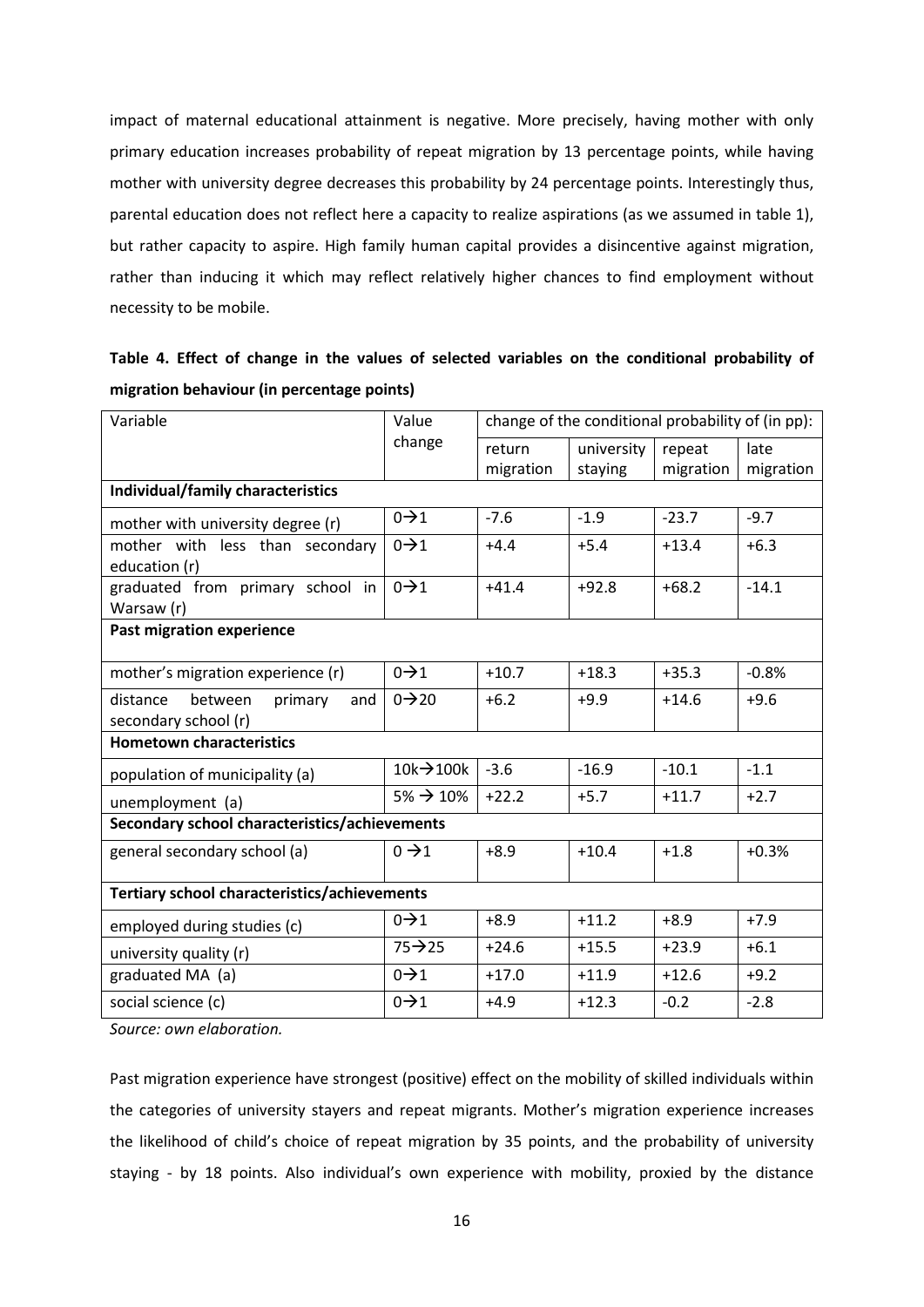between primary and secondary school location, makes further migration more probable. Comparing two hypothetical and otherwise identical individuals, one of which has graduated from primary and secondary school in the same town (0 km distance), and the second, for whom the respective distance was 20 km, we observe the probability of any further migration being higher for the latter individual. The difference ranges from 6 to 15 percentage points depending on considered sequential migration type.

Graduating from primary school in a large city makes an individual less prone to migrate. A hypothetical difference between somebody growing up in a city with the population of 100,000, as compared to an individual originating from a town with 10,000 inhabitants, is transformed into a 17 points gap in the probability of belonging to university stayer category, and a 10 points difference in the probability of repeat migration. This outcome is well understandable if we interpret it in terms of push factors or relatively lower aspiration gap to be expected in case of inhabitants of large cities.

In turn, unemployment seems to be very strong factor pushing for migration on one hand, but on another it is particularly often associated with a failure to permanently break up from adverse environment. A 5% increase in unemployment rate in the town where an individual has graduated from primary school is transformed into 22 percentage points increase of the probability of return migration, and a 12 percentage points rise in the probability of repeat migration. The effect on university staying or late migration is positive, but modest in magnitude.

The impact of MA aspirations on the propensity to migrate turns out to be positive, with comparable magnitude (12pp-17pp) of the effect on return migration, university staying and repeat migration, although, as shown in table 3, the coefficient for return migration is not significant. This is a particularly interesting outcome considering very vital debate on the importance of tertiary education (and as we assume – the aspiration level) for the recent mobility of Poles (Kaczmarczyk and Okólski 2008; Grabowska and Okólski 2009).

Finally, attending a university of high quality (high ranking) is positively correlated with the probability of both early, and late migration. Table 4 illustrates this effect showing the difference between a university at the first versus third quartile, according to the quality ranking. As it turns out, attending better university is associated with the probability of return migration increased by 25 percentage points, and the probability of repeat migration shifted up by 24 percentage points. The positive effect on university staying is smaller (15 percentage points), but still highly significant. One may argue that high quality university education impacts positively both on capacity to aspire and capacity to realize a given migration project.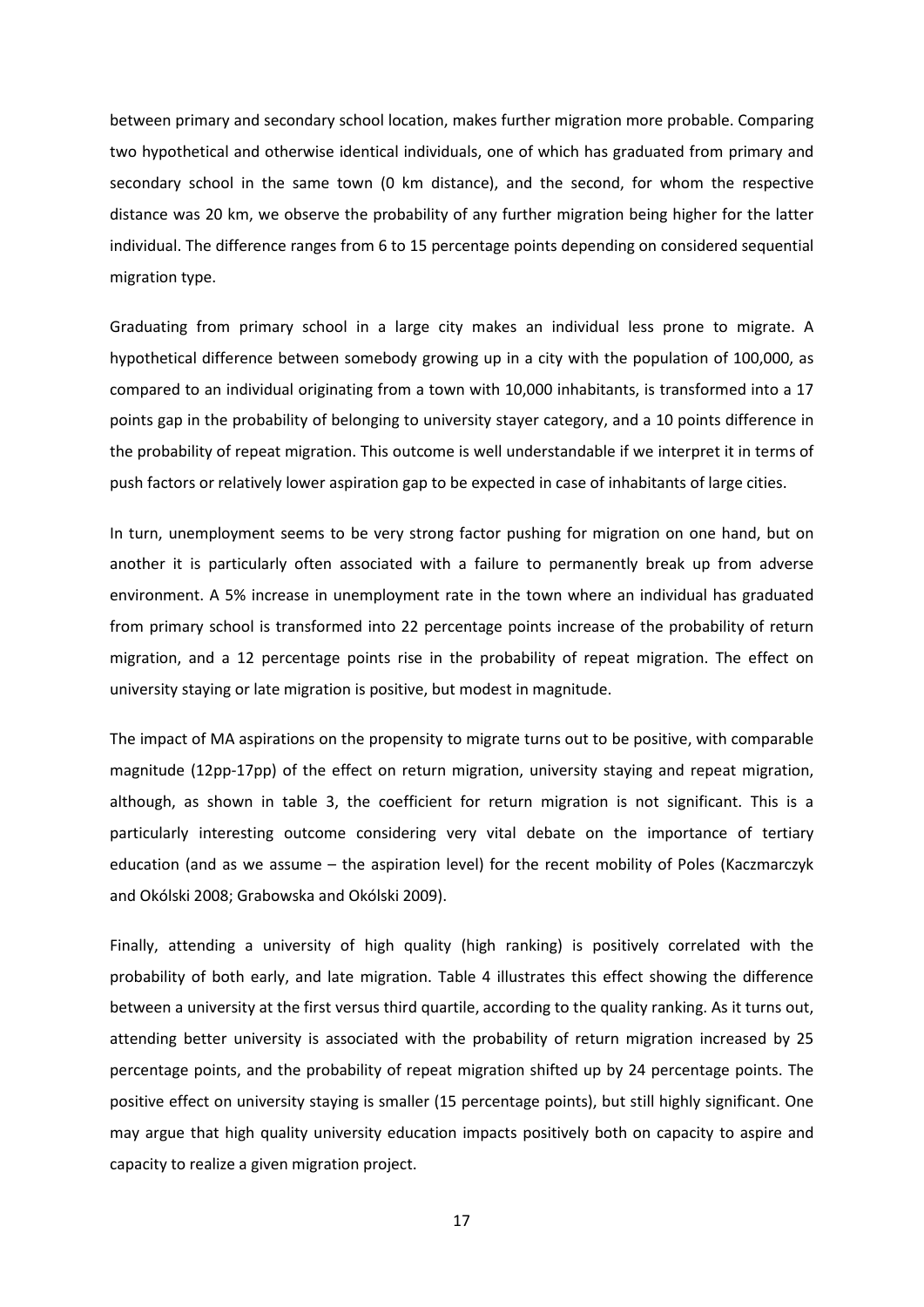#### **5. Conclusions**

An aim of this paper was to discuss the drivers of high skilled migration, with a focus on internal mobility of Polish graduates. With respect to research hypotheses formulated in section 3 of the paper, we find only partial confirmation of our intuitions. We expected repeat migration to be driven predominantly by characteristics related to the level of aspirations. And indeed, the probability of becoming a repeat migrant turned out to be positively affected by such aspiration related factors as hometown characteristics, attending an MA program, or wage ambitions measured by the reservation wage. Moreover, repeat migration seems also to depend negatively on the family human capital, which suggests that individuals from low educated families may be more mobile in search for employment opportunities. At the same time however, probability of repeat migration is clearly conditioned on the capacity to realize aspirations. It depends on migration experience of the family in the previous generation, and on the mobility of an individual at the early stages of education. It is also positively correlated to the quality of the attended university. This result shows that contrary to our intuitions capacities to aspire and capacities to realize are not separable as drivers of migratory behaviour (even if their importance can be different in case of particular migration strategies).

Return migration was expected to be driven by (low) capacities to realize the migration project and characteristics of the hometown (employability). Indeed, unemployment in the town of origin significantly affects return migration, but the sign of this effect is positive, indicating that migrants are likely to return to localities with low employment opportunities. Even more surprisingly, the probability of return migration depends positively on some factors related to individual's capability, such as the quality of university and past migration experience, including this in previous generation. Return migration is also positively associated with employment during studies which can be explained in terms of financial capital gained through gainful employment before return (during studies) or relatively better orientation on the labour market. It seems that return migration category requires careful reconsideration and further analytical work. It is likely that the obtained results are partly driven by the fact that this type of sequential migration behaviour include circular mobility in the proximity of large cities. In reality however such migration is for many reasons very different from a permanent move to the city, and eventual return to the hometown.

In accordance with expectations, the strategy of university staying is positively related to both individual's capacity to aspire and capacity to realize. Being raised in a small town, with poor employment prospects acts as a strong push factor, increasing the propensity to university staying.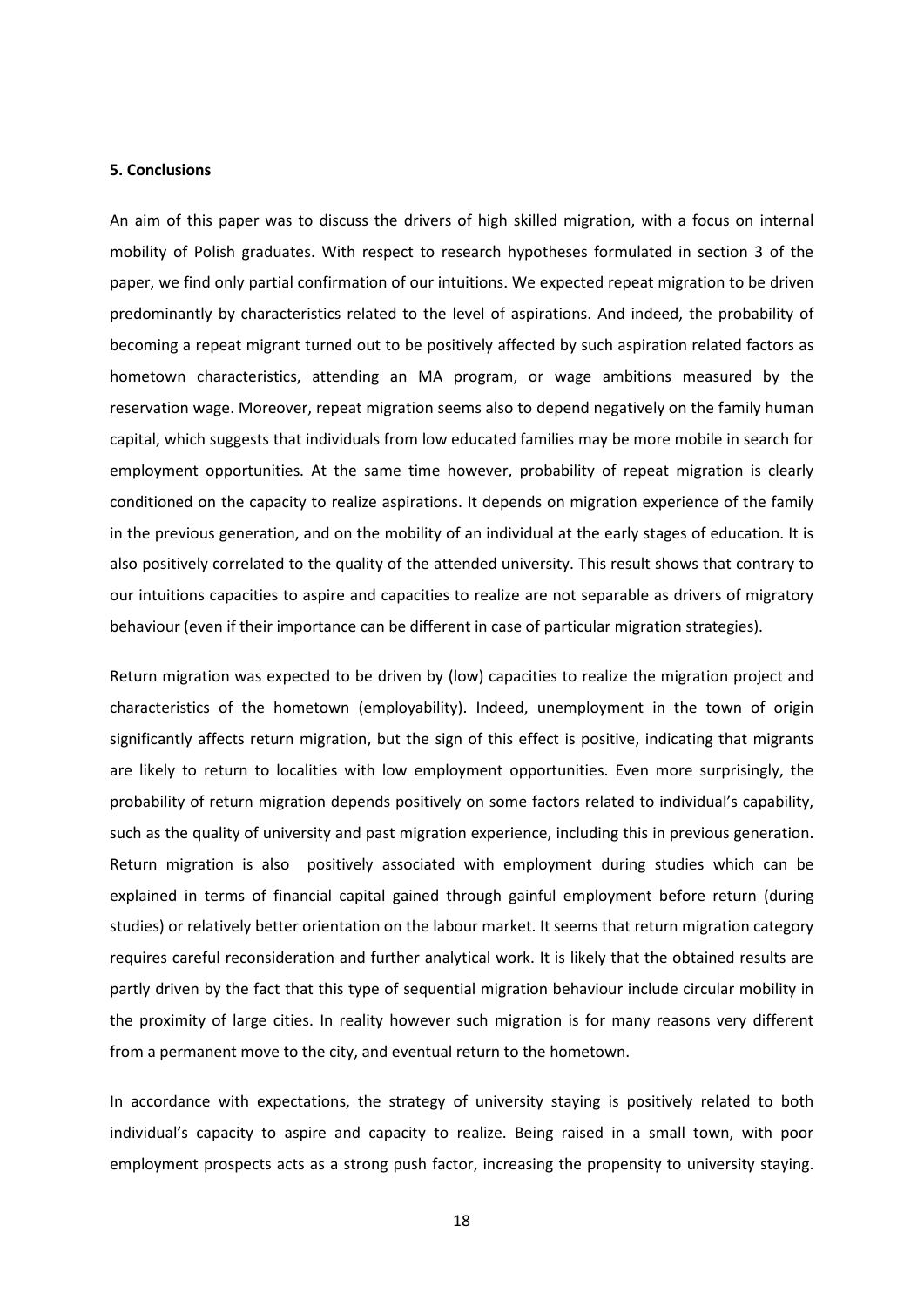Moreover, the ability to remain in the city of studies seems to significantly depend on the university career of an individual. Enrolling to a good university, graduating from MA program, starting professional career during studies are all events which positively affect the probability of university staying. Another positive determinant is past migration experience.

University staying is the only migration strategy with the significant effect of the field of studies. Graduates of social sciences programs are more likely to belong to this category than the graduates of other faculties. A dominant role of specialized services in the labour markets structure of large cities seems to be decisive factor here.

The phenomenon of late migration is largely unexplained by our model. More work needs to be done on model specification, as well as to increase the sample (currently less than 200 late migrants are included) to obtain a statistically significant results.

Finally, the interpretation of non-migrant category comes as 'residual' with respect to other types of migration behaviour, as non-migrants were the reference category in model estimation. It seems that the category is not homogenous. Some non-migrants decide to be immobile since they live in large cities with good local employment prospects. We might summarize their behaviour as no-needto-aspire, and thus – no migration. On the other hand, immobility is associated with low quality of the attended university, and is more likely to be observed in the families without past migratory traditions. Therefore, there are reasons to claim that immobility might also be driven by the lack of capacity to realize aspirations.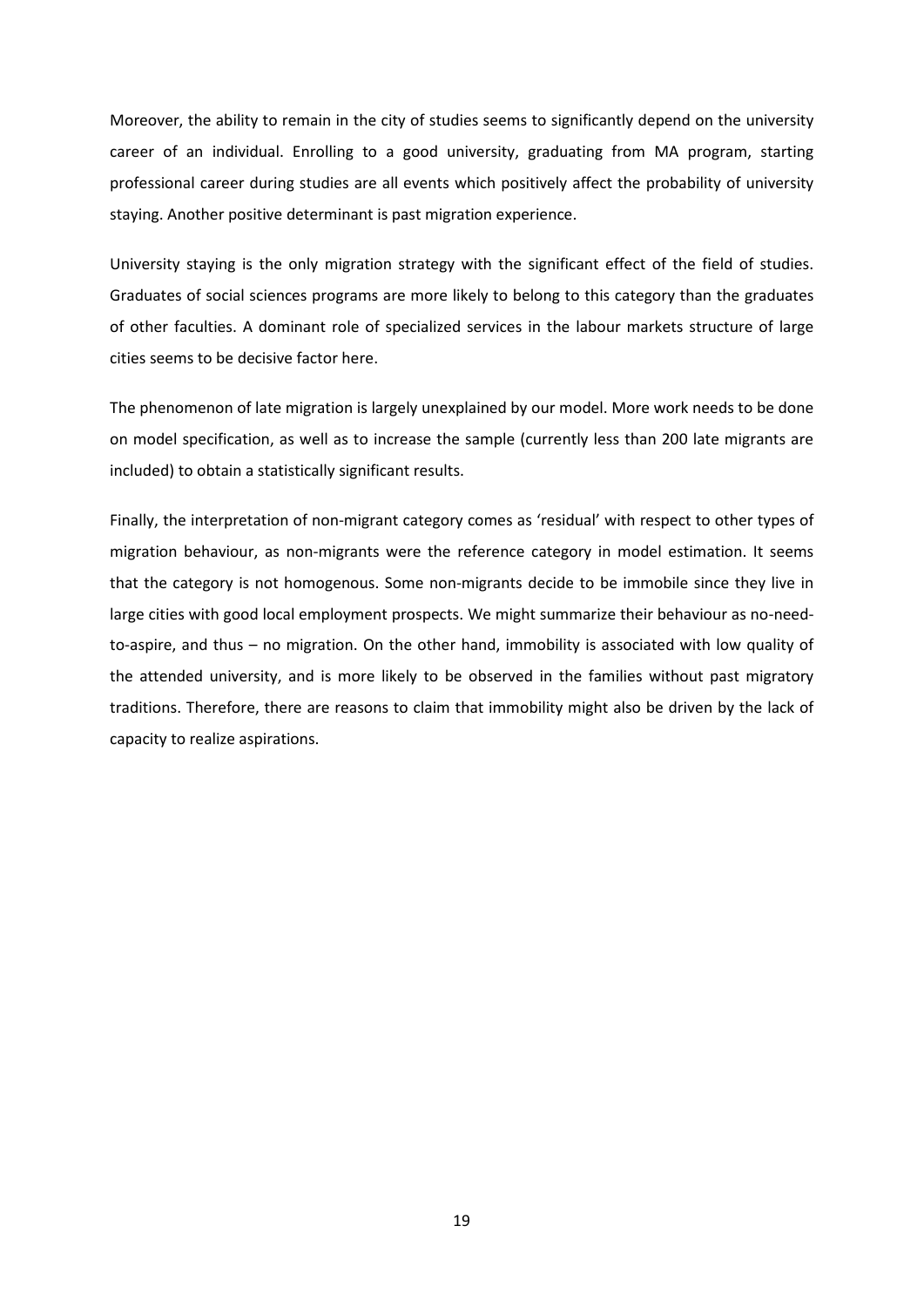#### **References**

- Anacka M. (2010). "Poakcesyjne migracje Polaków ciągłość czy zmiana?" Studia Migracyjne Przegląd Polonijny **4**: 37-54.
- Anacka M., Okólski M. (2010). Direct demographic consequences of post-accession migration for Poland. In: R. Black, G. Engbersen, M. Okólski, C. Panţĭru (eds), *A Continent Moving West?* Amsterdam: Amsterdam University Press, pp. 141-164.
- Borjas, G.J. (1994). "The Economics of Immigration." Journal of Economic Literature **32**: 1667–1717.
- Burda, M. (1995). Migration and the Option Value of Waiting. CEPR Discussion Papers No. 1229.
- Carletto, G., Davis, B., M. Stampini, S. Trento and A. Zezza (2004). Internal Mobility and International Migration. *ESA Working Paper 04–13*, FAO: Rome.
- Czaika, M. (2011). Internal and international migration as response of double deprivation: some evidence from India, Proceedings of the German Development Economics Conference, Berlin 2011, No. 21.
- Czaika, M. and M. Vothknecht (2014). "Migration and aspirations are migrants trapped on a hedonic treadmill?" IZA Journal of Migration **3**:1.
- DaVanzo, J. (1981). Microeconomic Approaches to Studying Migration Decisions. In: Migration Decision Making: Multidisciplinary Approaches to Microlevel Studies in Developed and Developing Countries, edited by R.W. Gardner. New York: Pergamon Press.
- Delisle, F. o. and R. Shearmur (2010). "Where does all the talent flow? Migration of young graduates and nongraduates, Canada 1996-2001." Canadian Geographer / Le Géographe canadien **54**(3): 305-323.
- Faggian, A. and P. McCann (2007). "Some evidence that women are more mobile than men: Gender differences in U.K. graduate migration behavior." Journal of Regional Science **47**(3): 517-539.
- Faggian, A. and P. McCann (2009). "Human capital, graduate migration and innovation in British regions." Cambridge Journal of Economics **33**(2): 317-333.
- Faggian, A., P. McCann, et al. (2006). "An analysis of ethnic differences in UK graduate migration behaviour." The Annals of Regional Science **40**(2): 461-471.
- Fawcett, J.T. (1987). "Networks, Linkages and Migration Systems." International Migration Review **23**(3): 671-680.
- Gibbons, S. and A. Vignoles (2012). "Geography, choice and participation in higher education in England." Regional Science and Urban Economics **42**(1-2): 98-113.
- Gottlieb, P.D. and G. Joseph (2006). College-to-work Migration of Technology Graduates and Holders of Doctorates within the United States. Journal of Regional Studies 46(4): 627-659.
- Grabowska, I. and M. Okolski (2009). *Migracja ostatnia?* Warsaw: Scholar.
- Haapanen, M. and H. Tervo (2011). "Migration of the Highly Educated: Evidence From Residence Spells of University Graduates." Journal of Regional Science **51**(5): 1-19.
- de Haas, H. (2010). Migration and Development A Theoretical Perspective. International Migration Review 44(1): 227-264.
- Harris, J. and M. Todaro (1970). "Migration, Unemployment & Development: A Two-Sector Analysis." American Economic Review **60**(1): 126-142.
- Hatton, T. J. and J.Williamson (2002). What Fundamentals Drive World Migration? *CEPR Discussion Papers 3559*.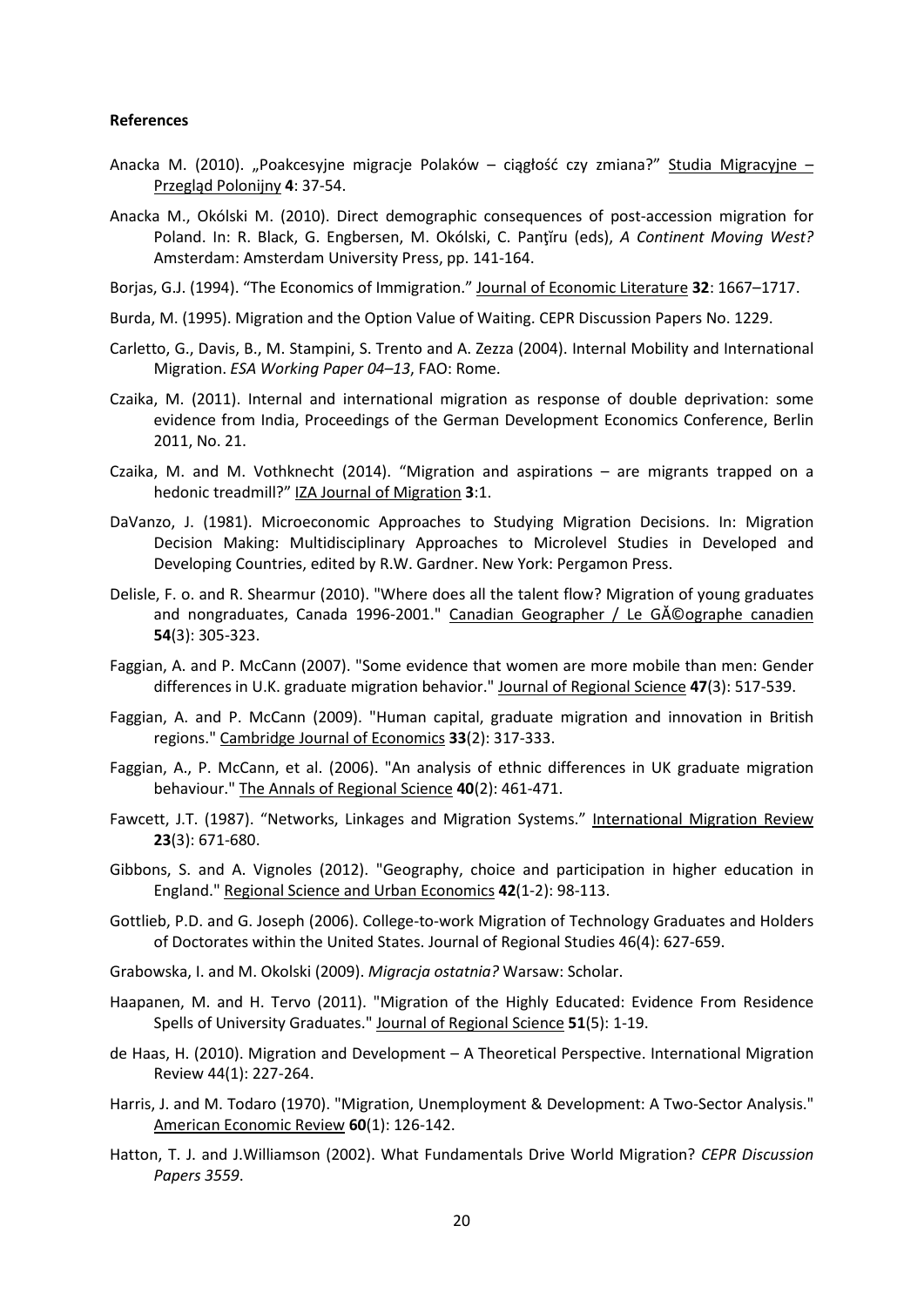- Herbst, M. (2010). "Creation and Absorption of Human Capital by Academic Cities in Poland." Studia Regionalne i Lokalne(special issue): 59-76.
- Herbst, M. and J. Rok (2013). Mobility of human capital and its effect on regional economic development. Review of theory and empirical literature. MPRA Paper 45755, University Library of Munich, Germany.
- Herbst, M. and J. Rok (2014). Drivers and patterns of student and graduate mobility. Evidence from social media network. Warsaw, EUROREG, University of Warsaw.
- Hicks, J. (1932). The Theory of Wages. London: Macmillan.
- Kaczmarczyk, P. (2005). *Migracje zarobkowe Polaków w dobie przemian.* Warsaw: Wydawnictwa Uniwersytetu Warszawskiego.
- Kaczmarczyk, P. and M. Okólski (2008). "Demographic and economic impacts of Migration on Poland." Oxford Review of Economic Policy **24**(3), 600–625.
- Kodrzycki, Y. K. (2001). "Migration of Recent College Graduates : Evidence from the National Longitudinal Survey of Youth." New England Economic Review(1): 13-34.
- Kwiek M. (2011). "The public/private dynamics in Polish higher education: Demand-absorbing private growth and its implications", Higher Education Forum **8**: 37–59
- Long, J.S. (1997). Regression Models for Categorical and Limited Dependent Variables. Thousand Oaks: Sage.
- Long, J.S. and J. Freese. (2006). "Regression Models for Categorical Dependent Variables Using Stata", 2nd ed. College Station, TX: Stata Press.
- Mincer, J. (1978). "Family Migration Decisions." Journal of Political Economy **86**(5):749-773.
- Molho, I. (1986). "Theories of Migration A Review." Journal of Political Economy **60**(5): 557-559.
- Mosca, I. and R. E. Wright (2010). "National and international graduate migration flows." Population trends(141): 36-53.
- Mundell, R. (1957). "International Trade and Factor Mobility." American Economic Review 47(3): 321- 335.
- Newbold, K. B. (2001). "Counting Migrants and Migrations: Comparing Lifetime and Fixed-Interval Return and Onward Migration." Economic Geography **77**: 23-40.
- Quinn, M. (2006). "Relative deprivation, wage differentials and Mexican migration." Review of Development Economics **10**: 135–53.
- Samuelson, P. (1948). "International Trade and the Equalisation of Factor Prices." Economic Journal **58**: 163-184.
- Sjaastad, L. A. (1962). "The costs and returns of human migration." Journal of Political Economy **70**: 80-93.
- Stark, O. (1984). "Rural to Urban Migration in LDCs: A Relative Deprivation Approach." Economic Development and Cultural Change **32**: 475–86.
- Stark, O. and E.J. Taylor (1991a). Relative deprivation and migration : theory, evidence, and policy implications. *Policy Research Working Paper Series 656*, The World Bank.
- Stark, O. and E.J. Taylor (1991b). "Migration Incentives, Migration Types: The Role of Relative Deprivation." Economic Journal **101**(408): 1163-78.
- Stark, O. and E.J. Taylor (1989). "Relative deprivation and international migration." Demography **26**(1): 1-14.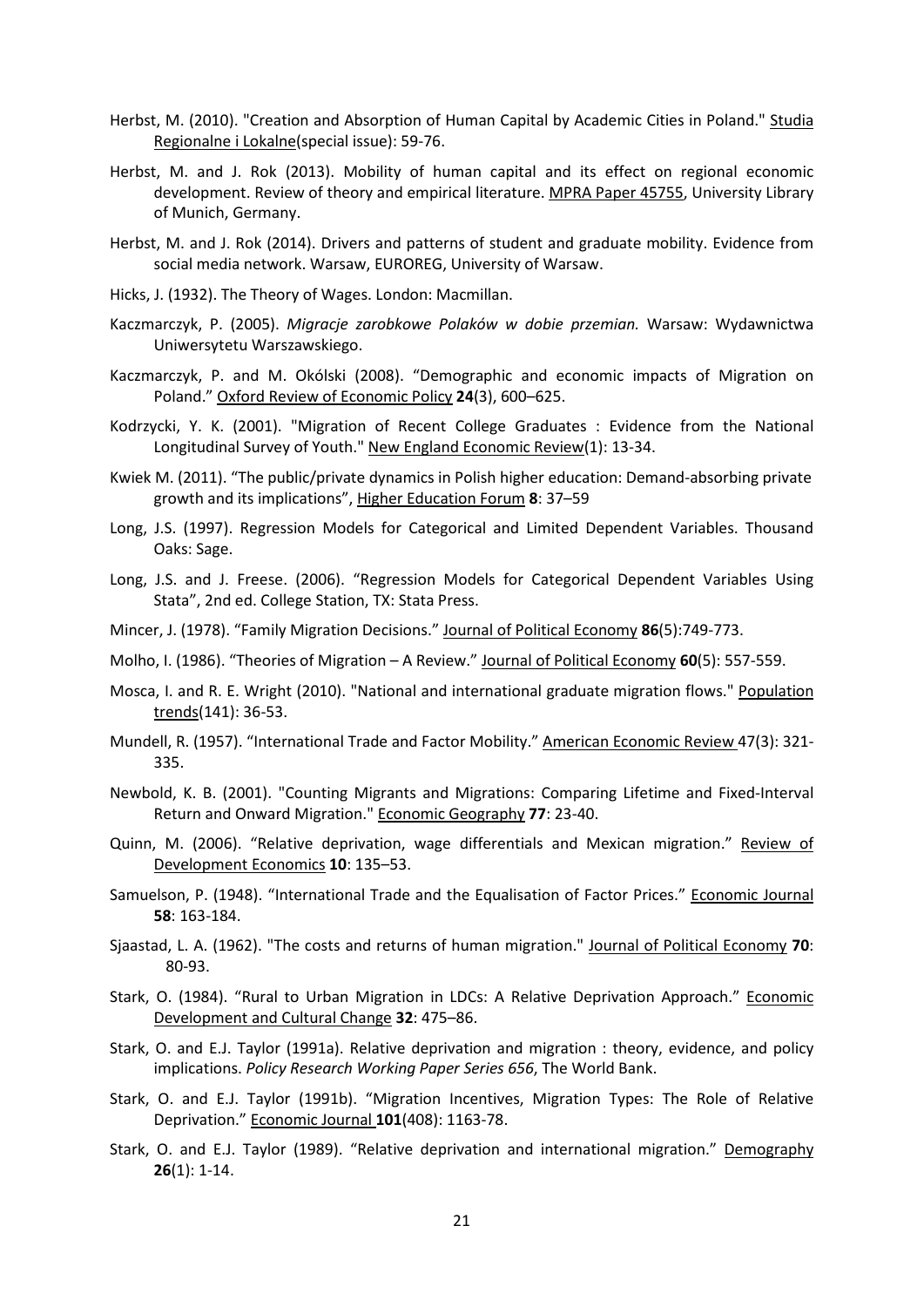- Stark, O. and D.E. Bloom (1985). "The New Economics of Labor Migration." American Economic Review **75**(2): 173-178.
- Venhorst, V., J. Van Dijk, et al. (2010). "Do the Best Graduates Leave the Peripheral Areas of the Netherlands?" Tijdschrift voor economische en sociale geografie **101**(5): 521-537.
- Wulff, M., and Dharmalingam, A. (2008). "Retaining Skilled Migrants in Regional Australia: The Role of Social Connectedness." Journal of International Migration and Integration **9**(2): 147-160.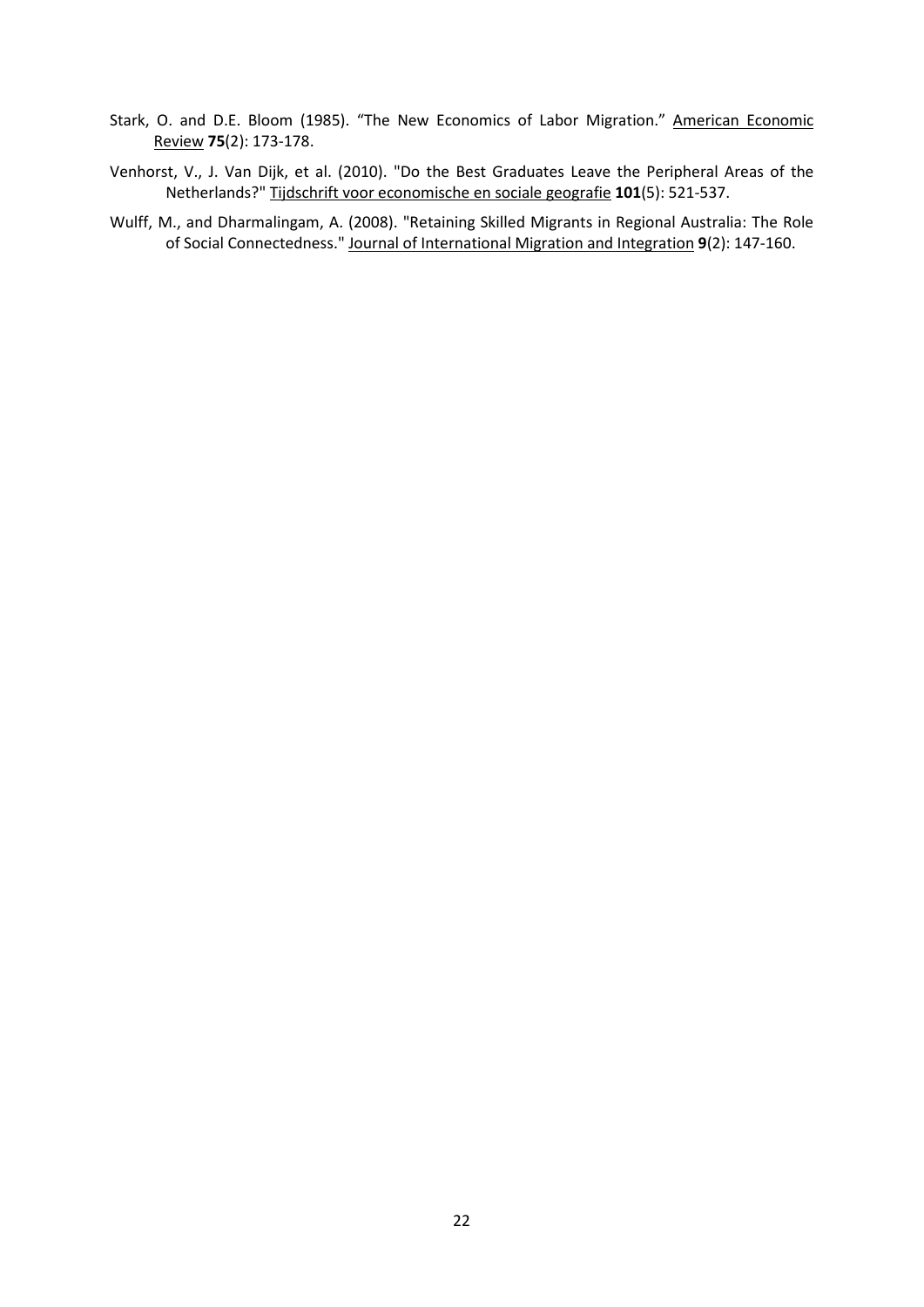## **Appendix**

## **Table 5. Full results of the multinomial logit model (non-migrant as reference category)**

|                                               |          |           |           |       | [95%      |           |
|-----------------------------------------------|----------|-----------|-----------|-------|-----------|-----------|
|                                               | Coef.    | Std. Err. | z         | P > Z | Conf.     | Interval] |
| <b>Return migrants</b>                        |          |           |           |       |           |           |
| Individual/family characteristics             |          |           |           |       |           |           |
| sex                                           | 0.038    | 0.215     | 0.180     | 0.859 | $-0.383$  | 0.459     |
| married                                       | $-0.215$ | 0.214     | $-1.000$  | 0.317 | $-0.635$  | 0.206     |
| age                                           | $-1.501$ | 2.001     | $-0.750$  | 0.453 | $-5.423$  | 2.421     |
| age_square                                    | 0.027    | 0.036     | 0.740     | 0.459 | $-0.044$  | 0.098     |
| mother with university degree                 | $-0.369$ | 0.270     | $-1.370$  | 0.171 | $-0.897$  | 0.160     |
| mother with<br>less<br>than<br>secondary      |          |           |           |       |           |           |
| education                                     | 0.230    | 0.248     | 0.930     | 0.353 | $-0.255$  | 0.716     |
| more than 200 books at home                   | $-0.066$ | 0.281     | $-0.240$  | 0.814 | $-0.616$  | 0.484     |
| graduated primary school in Warsaw            | 6.223    | 1.101     | 5.650     | 0.000 | 4.065     | 8.381     |
| father - high skilled white collar            | 0.178    | 0.257     | 0.690     | 0.489 | $-0.325$  | 0.680     |
| number of siblings                            | $-0.085$ | 0.078     | $-1.090$  | 0.274 | $-0.237$  | 0.067     |
| birth order                                   | $-0.001$ | 0.003     | $-0.320$  | 0.745 | $-0.006$  | 0.005     |
| own room (primary)                            | $-0.360$ | 0.350     | $-1.030$  | 0.303 | $-1.045$  | 0.325     |
| own room (secondary)                          | 0.330    | 0.374     | 0.880     | 0.378 | $-0.403$  | 1.062     |
| <b>Past migration experience</b>              |          |           |           |       |           |           |
| mother's migration                            | 0.609    | 0.257     | 2.370     | 0.018 | 0.105     | 1.113     |
| distance<br>between<br>primary<br>and         |          |           |           |       |           |           |
| secondary schools                             | 0.016    | 0.006     | 2.480     | 0.013 | 0.003     | 0.028     |
| <b>Hometown characteristics</b>               |          |           |           |       |           |           |
| population of municipality                    | 0.000    | 0.000     | $-10.870$ | 0.000 | 0.000     | 0.000     |
| unemployment                                  | 0.180    | 0.024     | 7.520     | 0.000 | 0.133     | 0.227     |
| Secondary school characteristics/achievements |          |           |           |       |           |           |
| general secondary school                      | 0.436    | 0.248     | 1.760     | 0.079 | $-0.050$  | 0.922     |
| maturity score (math-science)                 | $-0.014$ | 0.024     | $-0.600$  | 0.548 | $-0.061$  | 0.032     |
| maturity score (humanistic)                   | 0.017    | 0.031     | 0.550     | 0.581 | $-0.044$  | 0.079     |
| exempted from maturity exam                   | 0.457    | 0.354     | 1.290     | 0.197 | $-0.237$  | 1.151     |
| Tertiary school characteristics/achievements  |          |           |           |       |           |           |
| non-public tertiary                           | 0.142    | 0.299     | 0.470     | 0.636 | $-0.445$  | 0.729     |
| graduated MA                                  | 0.837    | 0.214     | 3.910     | 0.000 | 0.417     | 1.258     |
| employed during studies                       | 0.465    | 0.224     | 2.080     | 0.038 | 0.026     | 0.903     |
| university quality                            | $-0.023$ | 0.004     | $-5.790$  | 0.000 | $-0.031$  | $-0.015$  |
| science-engineering                           | 0.084    | 0.246     | 0.340     | 0.732 | $-0.398$  | 0.567     |
| social science                                | 0.256    | 0.238     | 1.080     | 0.282 | $-0.211$  | 0.724     |
| non-stationary                                | 0.297    | 0.259     | 1.150     | 0.251 | $-0.211$  | 0.806     |
| <b>Wage aspirations</b>                       |          |           |           |       |           |           |
| reservation wage                              | 0.000    | 0.000     | 0.300     | 0.762 | 0.000     | 0.000     |
|                                               |          |           |           |       |           |           |
| constant                                      | 20.194   | 27.508    | 0.730     | 0.463 | $-33.721$ | 74.108    |
|                                               |          |           |           |       |           |           |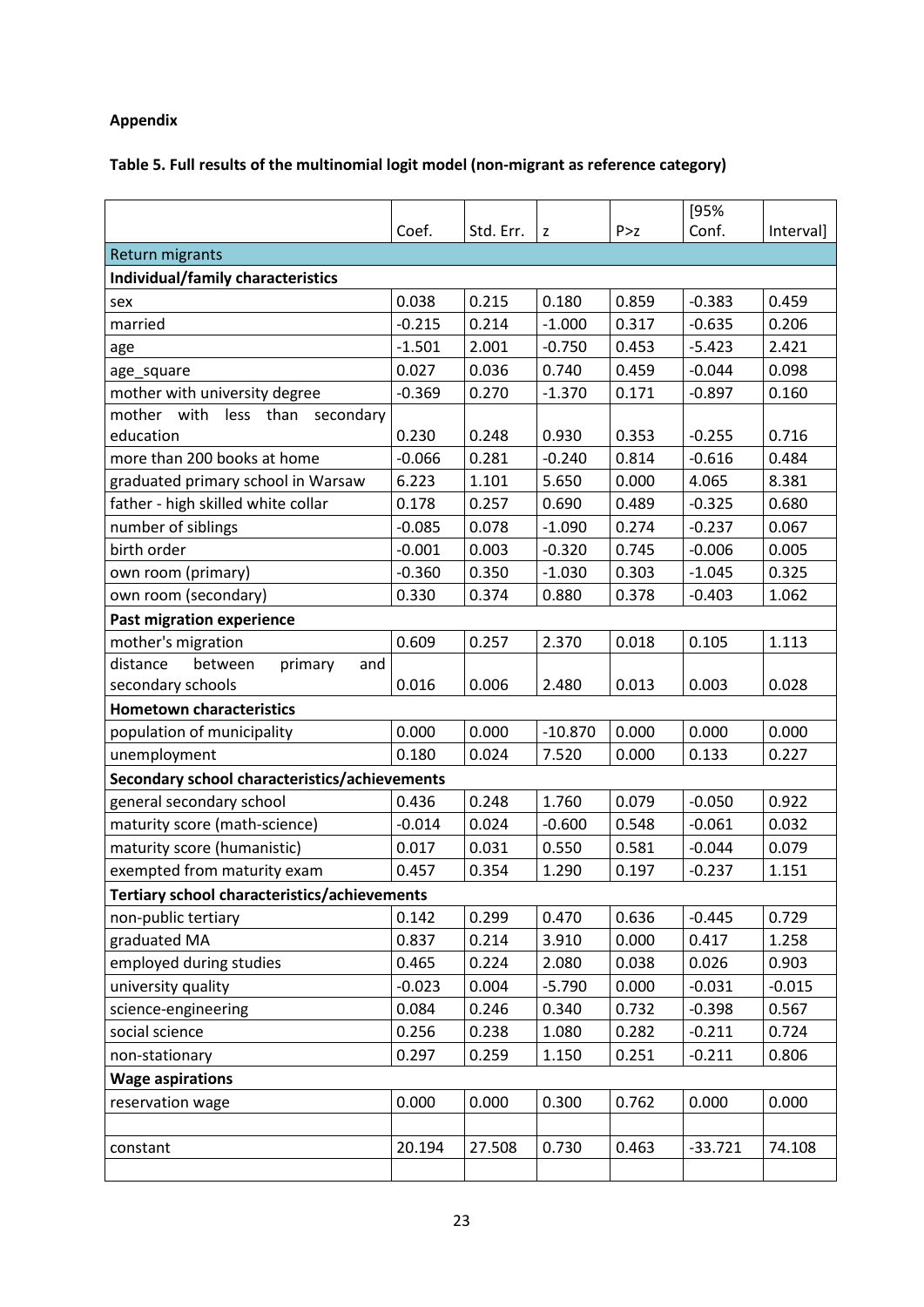| University stayers                            |          |        |          |       |            |          |  |  |
|-----------------------------------------------|----------|--------|----------|-------|------------|----------|--|--|
| Individual/family characteristics             |          |        |          |       |            |          |  |  |
| sex                                           | 0.233    | 0.372  | 0.630    | 0.531 | $-0.496$   | 0.962    |  |  |
| Married                                       | 0.048    | 0.348  | 0.140    | 0.891 | $-0.635$   | 0.731    |  |  |
| age                                           | 0.258    | 3.487  | 0.070    | 0.941 | $-6.575$   | 7.092    |  |  |
| age_square                                    | $-0.002$ | 0.063  | $-0.040$ | 0.970 | $-0.126$   | 0.121    |  |  |
| mother with university degree                 | $-0.143$ | 0.443  | $-0.320$ | 0.746 | $-1.011$   | 0.724    |  |  |
| mother with<br>less<br>than<br>secondary      |          |        |          |       |            |          |  |  |
| education                                     | 0.368    | 0.411  | 0.900    | 0.371 | $-0.438$   | 1.174    |  |  |
| more than 200 books at home                   | 0.675    | 0.428  | 1.580    | 0.114 | $-0.163$   | 1.513    |  |  |
| graduated primary school in Warsaw            | 9.124    | 3.107  | 2.940    | 0.003 | 3.034      | 15.215   |  |  |
| father - high skilled white collar            | $-0.210$ | 0.435  | $-0.480$ | 0.630 | $-1.063$   | 0.644    |  |  |
| number of siblings                            | $-0.062$ | 0.147  | $-0.420$ | 0.673 | $-0.351$   | 0.227    |  |  |
| birth order                                   | $-0.005$ | 0.005  | $-0.880$ | 0.381 | $-0.015$   | 0.006    |  |  |
| own room (primary)                            | $-1.005$ | 0.648  | $-1.550$ | 0.121 | $-2.275$   | 0.264    |  |  |
| own room (secondary)                          | 0.937    | 0.671  | 1.400    | 0.163 | $-0.378$   | 2.253    |  |  |
| <b>Past migration experience</b>              |          |        |          |       |            |          |  |  |
| mother's migration                            | 1.055    | 0.419  | 2.520    | 0.012 | 0.233      | 1.876    |  |  |
| between<br>distance<br>primary<br>and         |          |        |          |       |            |          |  |  |
| secondary schools                             | 0.036    | 0.007  | 5.380    | 0.000 | 0.023      | 0.049    |  |  |
| <b>Hometown characteristics</b>               |          |        |          |       |            |          |  |  |
| population of municipality                    | 0.000    | 0.000  | $-4.210$ | 0.000 | 0.000      | 0.000    |  |  |
| unemployment                                  | 0.258    | 0.033  | 7.820    | 0.000 | 0.193      | 0.322    |  |  |
| Secondary school characteristics/achievements |          |        |          |       |            |          |  |  |
| general secondary school                      | 0.828    | 0.432  | 1.920    | 0.055 | $-0.018$   | 1.675    |  |  |
| maturity score (math-science)                 | 0.007    | 0.043  | 0.170    | 0.868 | $-0.078$   | 0.092    |  |  |
| maturity score (humanistic)                   | $-0.020$ | 0.055  | $-0.360$ | 0.722 | $-0.128$   | 0.089    |  |  |
| exempted from maturity exam                   | 0.133    | 0.578  | 0.230    | 0.818 | $-1.000$   | 1.266    |  |  |
| Tertiary school characteristics/achievements  |          |        |          |       |            |          |  |  |
| non-public tertiary                           | 0.407    | 0.478  | 0.850    | 0.394 | $-0.530$   | 1.344    |  |  |
| graduated MA                                  | 0.907    | 0.391  | 2.320    | 0.020 | 0.140      | 1.674    |  |  |
| employed during studies                       | 0.764    | 0.356  | 2.150    | 0.032 | 0.067      | 1.461    |  |  |
| university quality                            | $-0.026$ | 0.007  | $-3.890$ | 0.000 | $-0.038$   | $-0.013$ |  |  |
| science-engineering                           | 0.483    | 0.439  | 1.100    | 0.271 | $-0.378$   | 1.344    |  |  |
| social science                                | 0.795    | 0.386  | 2.060    | 0.039 | 0.038      | 1.552    |  |  |
| non-stationary                                | $-0.479$ | 0.424  | $-1.130$ | 0.259 | $-1.310$   | 0.353    |  |  |
| <b>Wage aspirations</b>                       |          |        |          |       |            |          |  |  |
| reservation wage                              | 0.000    | 0.000  | 1.570    | 0.117 | 0.000      | 0.000    |  |  |
|                                               |          |        |          |       |            |          |  |  |
| constant                                      | $-9.428$ | 48.209 | $-0.200$ | 0.845 | $-103.915$ | 85.059   |  |  |
|                                               |          |        |          |       |            |          |  |  |
| Repeat migrants                               |          |        |          |       |            |          |  |  |
| Individual/family characteristics             |          |        |          |       |            |          |  |  |
| sex                                           | 0.360    | 0.304  | 1.180    | 0.236 | $-0.236$   | 0.955    |  |  |
| married                                       | 0.182    | 0.287  | 0.640    | 0.525 | $-0.380$   | 0.744    |  |  |
| age                                           | $-1.335$ | 2.792  | $-0.480$ | 0.633 | $-6.807$   | 4.138    |  |  |
| age_square                                    | 0.026    | 0.051  | 0.510    | 0.610 | $-0.073$   | 0.125    |  |  |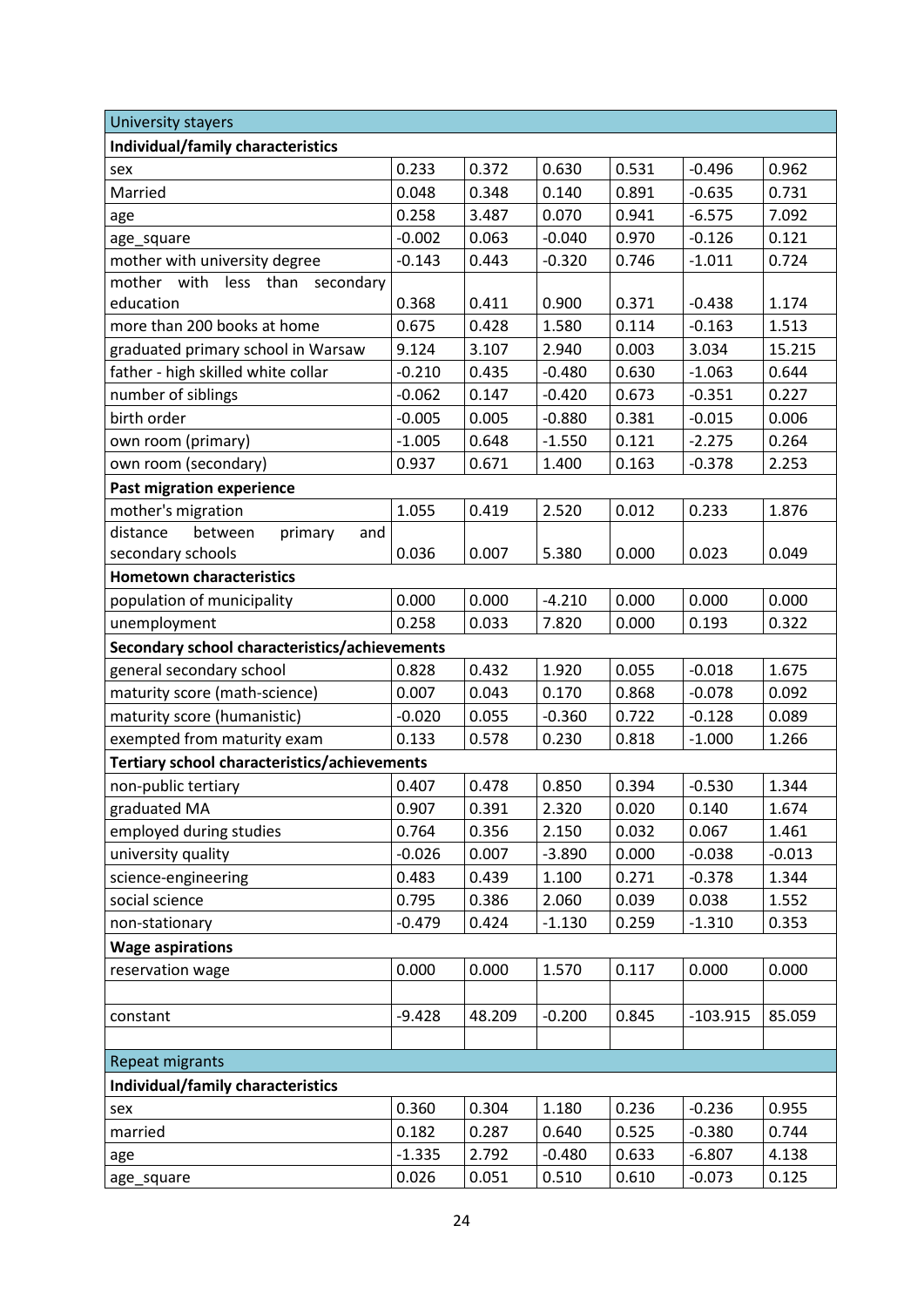| mother with university degree                 | $-1.318$ | 0.437  | $-3.020$ | 0.003 | $-2.173$  | $-0.462$ |
|-----------------------------------------------|----------|--------|----------|-------|-----------|----------|
| mother with<br>less<br>than<br>secondary      |          |        |          |       |           |          |
| education                                     | 0.592    | 0.319  | 1.860    | 0.064 | $-0.033$  | 1.218    |
| more than 200 books at home                   | 0.330    | 0.377  | 0.880    | 0.381 | $-0.409$  | 1.069    |
| graduated primary school in Warsaw            | 3.653    | 1.679  | 2.180    | 0.030 | 0.363     | 6.943    |
| father - high skilled white collar            | 0.242    | 0.356  | 0.680    | 0.497 | $-0.456$  | 0.939    |
| number of siblings                            | $-0.026$ | 0.104  | $-0.250$ | 0.804 | $-0.230$  | 0.179    |
| birth order                                   | $-0.002$ | 0.004  | $-0.470$ | 0.638 | $-0.010$  | 0.006    |
| own room (primary)                            | $-0.590$ | 0.477  | $-1.240$ | 0.216 | $-1.525$  | 0.345    |
| own room (secondary)                          | 0.211    | 0.518  | 0.410    | 0.683 | $-0.804$  | 1.227    |
| <b>Past migration experience</b>              |          |        |          |       |           |          |
| mother's migration                            | 1.495    | 0.329  | 4.550    | 0.000 | 0.851     | 2.139    |
| distance<br>between<br>primary<br>and         |          |        |          |       |           |          |
| secondary schools                             | 0.034    | 0.006  | 5.670    | 0.000 | 0.022     | 0.046    |
| <b>Hometown characteristics</b>               |          |        |          |       |           |          |
| population of municipality                    | 0.000    | 0.000  | $-5.290$ | 0.000 | 0.000     | 0.000    |
| unemployment                                  | 0.210    | 0.029  | 7.290    | 0.000 | 0.153     | 0.266    |
| Secondary school characteristics/achievements |          |        |          |       |           |          |
| general secondary school                      | 0.081    | 0.331  | 0.250    | 0.806 | $-0.568$  | 0.731    |
| maturity score (math-science)                 | $-0.038$ | 0.033  | $-1.140$ | 0.256 | $-0.103$  | 0.027    |
| maturity score (humanistic)                   | 0.051    | 0.043  | 1.190    | 0.233 | $-0.033$  | 0.136    |
| exempted from maturity exam                   | 0.642    | 0.456  | 1.410    | 0.159 | $-0.251$  | 1.535    |
| Tertiary school characteristics/achievements  |          |        |          |       |           |          |
| non-public tertiary                           | 0.092    | 0.401  | 0.230    | 0.818 | $-0.694$  | 0.878    |
| graduated MA                                  | 0.597    | 0.294  | 2.030    | 0.042 | 0.022     | 1.173    |
| employed during studies                       | 0.402    | 0.301  | 1.340    | 0.181 | $-0.187$  | 0.991    |
| university quality                            | $-0.024$ | 0.005  | $-4.470$ | 0.000 | $-0.035$  | $-0.014$ |
| science-engineering                           | $-0.353$ | 0.365  | $-0.970$ | 0.335 | $-1.069$  | 0.364    |
| social science                                | $-0.011$ | 0.317  | $-0.030$ | 0.973 | $-0.632$  | 0.610    |
| non-stationary                                | 0.097    | 0.339  | 0.280    | 0.776 | $-0.567$  | 0.760    |
| <b>Wage aspirations</b>                       |          |        |          |       |           |          |
| reservation wage                              | 0.000    | 0.000  | 1.910    | 0.056 | 0.000     | 0.000    |
|                                               |          |        |          |       |           |          |
| constant                                      | 12.730   | 38.508 | 0.330    | 0.741 | $-62.744$ | 88.205   |
|                                               |          |        |          |       |           |          |
| Late migrants                                 |          |        |          |       |           |          |
| Individual/family characteristics             |          |        |          |       |           |          |
| sex                                           | 0.002    | 0.344  | 0.010    | 0.995 | $-0.673$  | 0.677    |
| married                                       | 0.274    | 0.338  | 0.810    | 0.418 | $-0.389$  | 0.937    |
| age                                           | 6.183    | 3.482  | 1.780    | 0.076 | $-0.642$  | 13.008   |
| age_square                                    | $-0.111$ | 0.063  | $-1.770$ | 0.077 | $-0.234$  | 0.012    |
| mother with university degree                 | 0.633    | 0.398  | 1.590    | 0.112 | $-0.147$  | 1.413    |
| mother with less than<br>secondary            |          |        |          |       |           |          |
| education                                     | 0.440    | 0.412  | 1.070    | 0.286 | $-0.368$  | 1.248    |
| more than 200 books at home                   | $-0.091$ | 0.440  | $-0.210$ | 0.837 | $-0.953$  | 0.771    |
| graduated primary school in Warsaw            | $-1.626$ | 1.145  | $-1.420$ | 0.156 | $-3.872$  | 0.619    |
| father - high skilled white collar            | $-0.341$ | 0.421  | $-0.810$ | 0.417 | $-1.165$  | 0.483    |